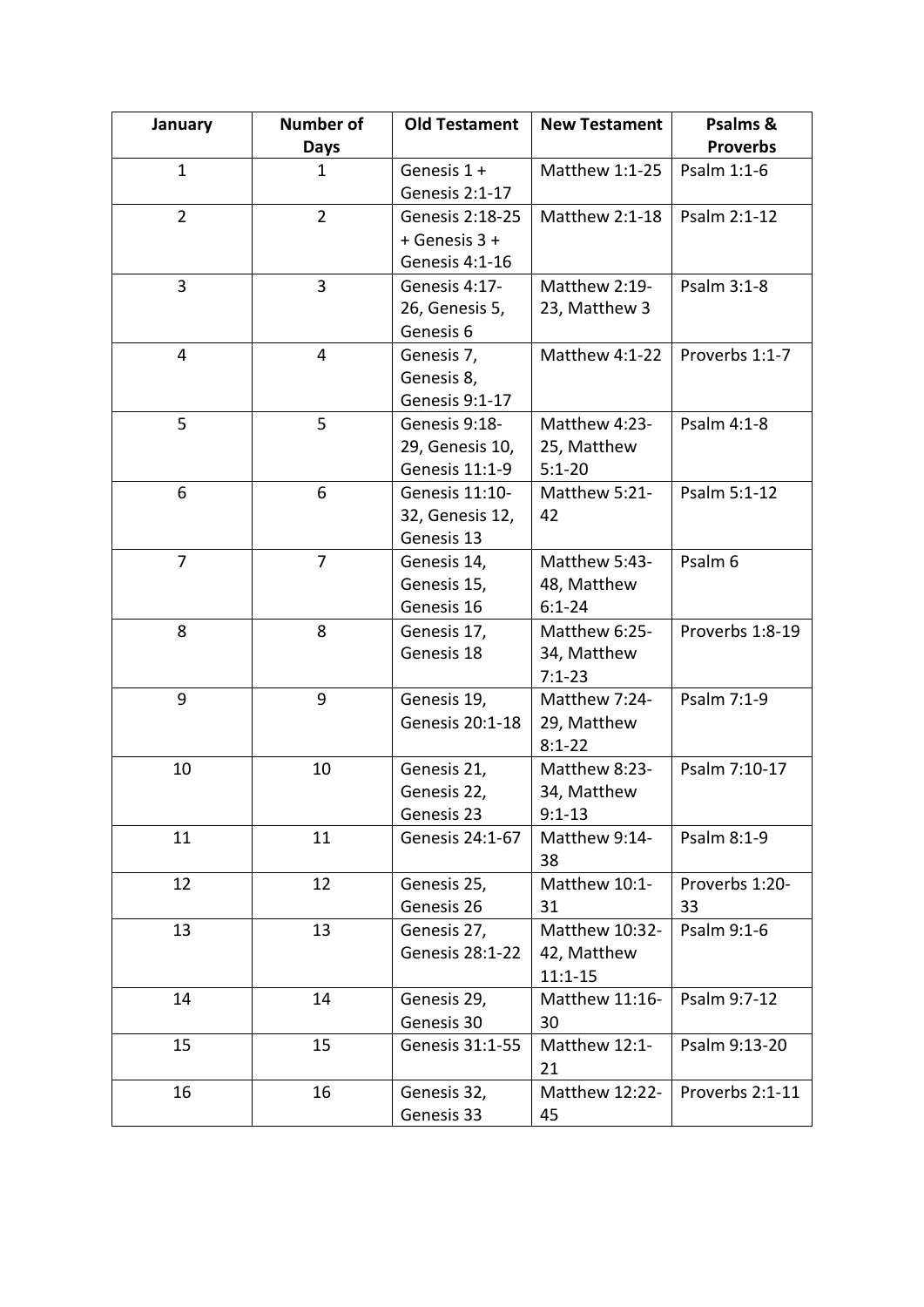| 17              | 17 | Genesis 34,       | Matthew 12:46-        | Psalm 10:1-11   |
|-----------------|----|-------------------|-----------------------|-----------------|
|                 |    | Genesis 35        | 50, Matthew           |                 |
|                 |    |                   | $13:1 - 17$           |                 |
| 18              | 18 | Genesis 36,       | Matthew 13:18-        | Psalm 10:12-18  |
|                 |    | Genesis 37        | 35                    |                 |
| 19              | 19 | Genesis 38,       | Matthew 13:36-        | Psalm 11:1-7    |
|                 |    | Genesis 39        | 58                    |                 |
| 20              | 20 | Genesis 40,       | Matthew 14:1-         | Proverbs 2:12-  |
|                 |    | Genesis 41:1-40   | 21                    | 22              |
| 21              | 21 | Genesis 41:41-    | Matthew 14:22-        | Psalm 12:1-8    |
|                 |    | 57, Genesis 42    | 36, Matthew           |                 |
|                 |    |                   | $15:1-9$              |                 |
| 22              | 22 | Genesis 43,       | Matthew 15:10-        | Psalm 13:1-6    |
|                 |    | Genesis 44        | 39                    |                 |
| 23              | 23 | Genesis 45,       | Matthew 16:1-         | Psalm 14:1-7    |
|                 |    | Genesis 46,       | 20                    |                 |
|                 |    | Genesis 47:1-12   |                       |                 |
| 24              | 24 | Genesis 47:13-    | Matthew 16:21-        | Proverbs 3:1-10 |
|                 |    | 31, Genesis 48    | 28, Matthew           |                 |
|                 |    |                   | $17:1 - 13$           |                 |
| 25              | 25 | Genesis 49,       | Matthew 17:14-        | Psalm 15:1-5    |
|                 |    | Genesis 50        | 27, Matthew           |                 |
|                 |    |                   | $18:1 - 9$            |                 |
| 26              | 26 | Job 1, Job 2, Job | Matthew 18:10-        | Psalm 16:1-11   |
|                 |    | 3                 | 35                    |                 |
| 27              | 27 | Job 4, Job 5, Job | Matthew 19:1-         | Psalm 17:1-5    |
|                 |    | 6, Job 7          | 15                    |                 |
| 28              | 28 | Job 8, Job 9, Job | Matthew 19:16-        | Proverbs 3:11-  |
|                 |    | 10                | 30                    | 20              |
| 29              | 29 | Job 11, Job 12,   | Matthew 20:1-         | Psalm 17:6-12   |
|                 |    | Job 13, Job 14    | 19                    |                 |
| 30              | 30 | Job 15, Job 16,   | <b>Matthew 20:20-</b> | Psalm 17:13-15  |
|                 |    | Job 17, Job 18    | 34                    |                 |
| 31              | 31 | Job 19, Job 20,   | Matthew 21:1-         | Psalm 18:1-6    |
|                 |    | Job 21            | 17                    |                 |
| <b>February</b> |    |                   |                       |                 |
| $\mathbf{1}$    | 32 | Job 22, Job 23,   | Matthew 21:18-        | Proverbs 3:21-  |
|                 |    | Job 24            | 32                    | 35              |
| $\overline{2}$  | 33 | Job 25, Job 26,   | Matthew 21:33-        | Psalm 18:7-15   |
|                 |    | Job 27, Job 28,   | 46, Matthew           |                 |
|                 |    | Job 29            | $22:1 - 14$           |                 |
| 3               | 34 | Job 30, Job 31,   | Matthew 22:15-        | Psalm 18:16-24  |
|                 |    | <b>Job 32</b>     | 46                    |                 |
| 4               | 35 | Job 33, Job 34    | Matthew 23:1-         | Psalm 18:25-36  |
|                 |    |                   | 39                    |                 |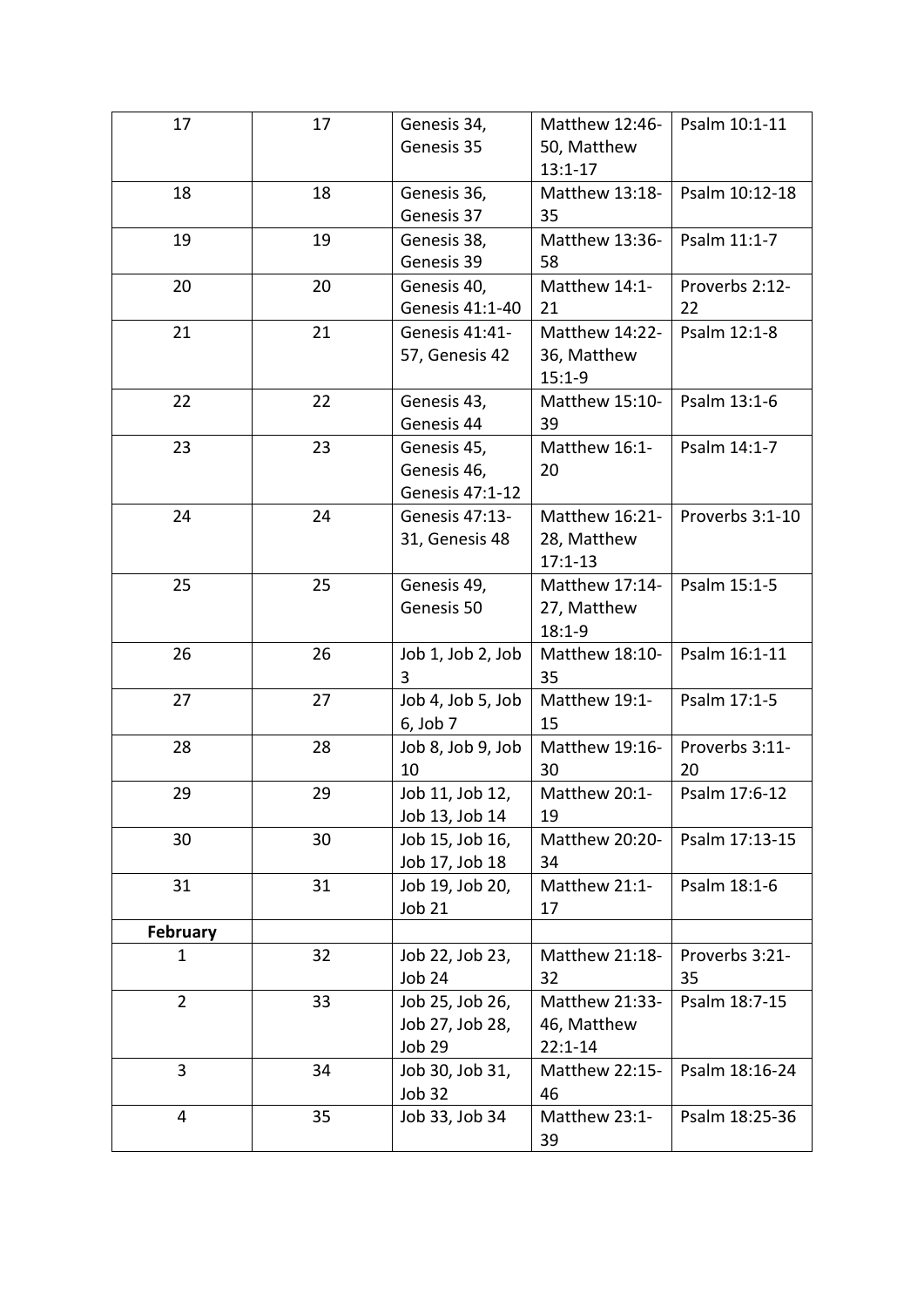| 5              | 36 | Job 35, Job 36,  | Matthew 24:1-  | Proverbs 4:1-9  |
|----------------|----|------------------|----------------|-----------------|
|                |    | Job 37           | 31             |                 |
| 6              | 37 | Job 38, Job 39,  | Matthew 24:32- | Psalm 18:37-42  |
|                |    | Job 40:1-2       | 51, Matthew    |                 |
|                |    |                  | $25:1 - 13$    |                 |
| $\overline{7}$ | 38 | Job 40:3-24, Job | Matthew 25:14- | Psalm 18:43-50  |
|                |    | 41, Job 42       | 46             |                 |
| 8              | 39 | Exodus 1,        | Matthew 26:1-  | Psalm 19:1-6    |
|                |    | Exodus 2,        | 30             |                 |
|                |    | Exodus 3         |                |                 |
| 9              | 40 | Exodus 4,        | Matthew 26:31- | Proverbs 4:10-  |
|                |    | Exodus 5,        | 46             | 19              |
|                |    | Exodus 6:1-12    |                |                 |
| 10             | 41 | Exodus 6:13-30,  | Matthew 26:47- | Psalm 19:7-14   |
|                |    | Exodus 7,        | 68             |                 |
|                |    | Exodus 8         |                |                 |
| 11             | 42 | Exodus 9,        | Matthew 26:69- | Psalm 20:1-9    |
|                |    | Exodus 10        | 75, Matthew    |                 |
|                |    |                  | $27:1 - 10$    |                 |
| 12             | 43 | Exodus 11,       | Matthew 27:11- | Psalm 21:1-7    |
|                |    | Exodus 12        | 44             |                 |
| 13             | 44 | Exodus 13,       | Matthew 27:45- | Proverbs 4:20-  |
|                |    | Exodus 14        | 66             | 27              |
| 14             | 45 | Exodus 15,       | Matthew 28:1-  | Psalm 21:8-13   |
|                |    | Exodus 16        | 20             |                 |
| 15             | 46 | Exodus 17,       | Mark 1:1-28    | Psalm 22:1-11   |
|                |    | Exodus 18        |                |                 |
| 16             | 47 | Exodus 19,       | Mark 1:29-45,  | Psalm 22:12-21  |
|                |    | Exodus 20        | Mark 2:1-17    |                 |
| 17             | 48 | Exodus 21,       | Mark 2:18-27,  | Proverbs 5:1-14 |
|                |    | Exodus 22        | Mark 3:1-30    |                 |
| 18             | 49 | Exodus 23,       | Mark 3:31-35,  | Psalm 22:22-31  |
|                |    | Exodus 24        | Mark 4:1-29    |                 |
| 19             | 50 | Exodus 25,       | Mark 4:30-41,  | Psalm 23:1-6    |
|                |    | Exodus 26        | Mark 5:1-20    |                 |
| 20             | 51 | Exodus 27,       | Mark 5:21-43,  | Psalm 24:1-10   |
|                |    | Exodus 28        | Mark 6:1-6     |                 |
| 21             | 52 | Exodus 29,       | Mark 6:7-29    | Proverbs 5:15-  |
|                |    | Exodus 30        |                | 23              |
| 22             | 53 | Exodus 31,       | Mark 6:30-56   | Psalm 25:1-7    |
|                |    | Exodus 32,       |                |                 |
|                |    | Exodus 33:1-6    |                |                 |
| 23             | 54 | Exodus 33:7-23,  | Mark 7:1-30    | Psalm 25:8-15   |
|                |    | Exodus 34        |                |                 |
| 24             | 55 | Exodus 35,       | Mark 7:31-37,  | Psalm 25:16-22  |
|                |    | Exodus 36        | Mark 8:1-13    |                 |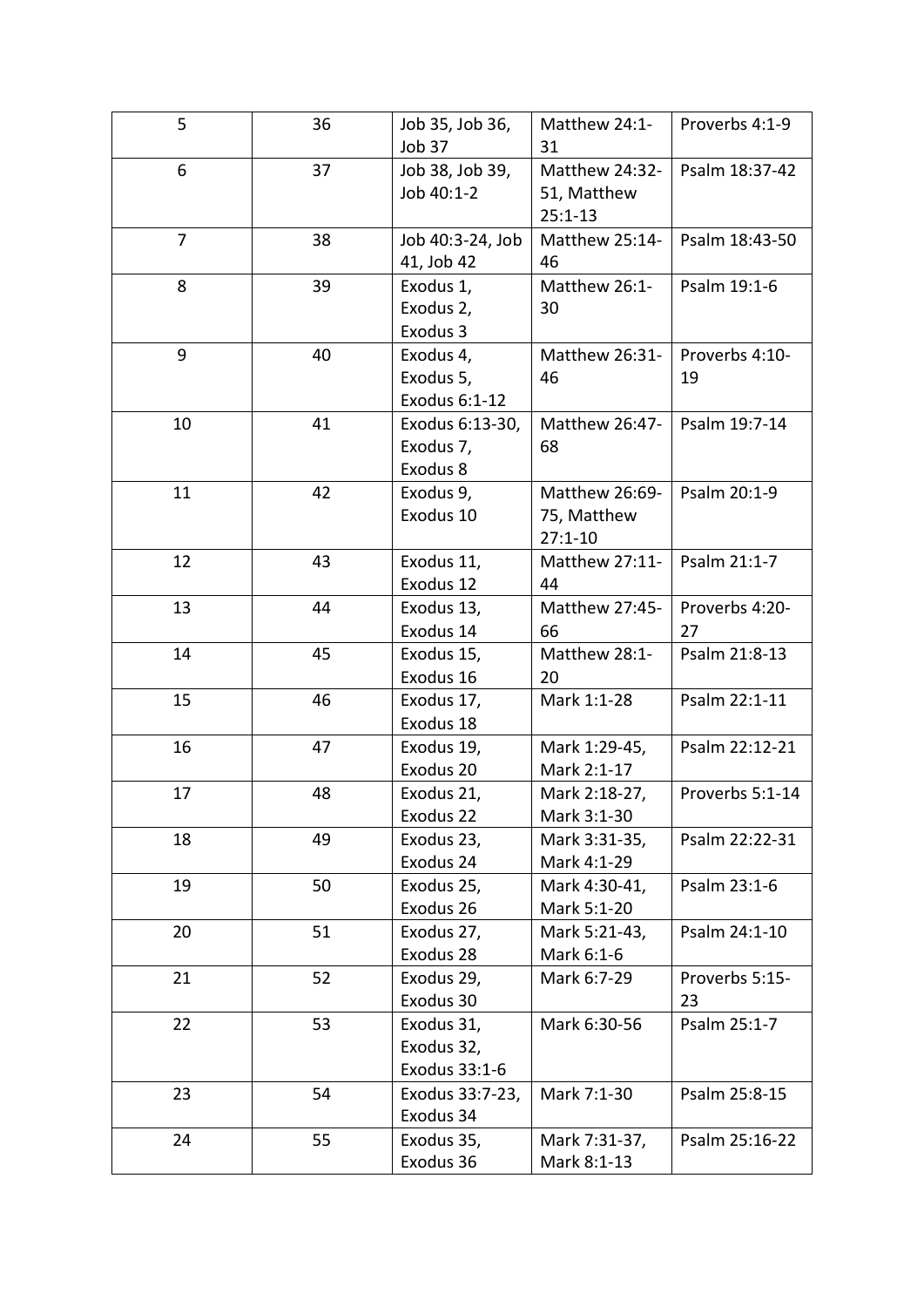| 25             | 56 | Exodus 37,       | Mark 8:14-38,   | Proverbs 6:1-11 |
|----------------|----|------------------|-----------------|-----------------|
|                |    | Exodus 38        | <b>Mark 9:1</b> |                 |
| 26             | 57 | Exodus 39,       | Mark 9:2-32     | Psalm 26:1-12   |
|                |    | Exodus 40        |                 |                 |
| 27             | 58 | Leviticus 1,     | Mark 9:33-50,   | Psalm 27:1-6    |
|                |    | Leviticus 2,     | Mark 10:1-12    |                 |
|                |    | Leviticus 3      |                 |                 |
| 28             | 59 | Leviticus 4,     | Mark 10:13-31   | Psalm 27:7-14   |
|                |    | Leviticus 5:1-13 |                 |                 |
| <b>March</b>   |    |                  |                 |                 |
| $\mathbf{1}$   | 60 | Leviticus 5:14-  | Mark 10:32-52   | Proverbs 6:12-  |
|                |    | 19, Leviticus 6, |                 | 19              |
|                |    | Leviticus 7:1-10 |                 |                 |
|                |    |                  |                 |                 |
| $\overline{2}$ | 61 | Leviticus 7:11-  | Mark 11:1-27    | Psalm 28        |
|                |    | 38, Leviticus 8  |                 |                 |
| $\overline{3}$ | 62 | Leviticus 9,     | Mark 11:28-33,  | Psalm 29        |
|                |    | Leviticus 10     | Mark 12:1-12    |                 |
| 4              | 63 | Leviticus 11,    | Mark 12:13-27   | Psalm 30:1-7    |
|                |    | Leviticus 12     |                 |                 |
| 5              | 64 | Leviticus 13:1-  | Mark 12:28-44   | Proverbs 6:20-  |
|                |    | 59               |                 | 29              |
| 6              | 65 | Leviticus 14:1-  | Mark 13:1-31    | Psalm 30:8-12   |
|                |    | 57               |                 |                 |
| $\overline{7}$ | 66 | Leviticus 15,    | Mark 13:32-37,  | Psalm 31:1-8    |
|                |    | Leviticus 16     | Mark 14:1-16    |                 |
| 8              | 67 | Leviticus 17,    | Mark 14:17-42   | Psalm 31:9-18   |
|                |    | Leviticus 18     |                 |                 |
| 9              | 68 | Leviticus 19,    | Mark 14:43-72   | Proverbs 6:30-  |
|                |    | Leviticus 20     |                 | 35              |
| 10             | 69 | Leviticus 21,    | Mark 15:1-32    | Psalm 31:19-24  |
|                |    | Leviticus 22     |                 |                 |
| 11             | 70 | Leviticus 23,    | Mark 15:33-47   | Psalm 32        |
|                |    | Leviticus 24     |                 |                 |
| 12             | 71 | Leviticus 25,    | Mark 16:1-20    | Psalm 33:1-11   |
|                |    | Leviticus 26:1-  |                 |                 |
|                |    | 13               |                 |                 |
| 13             | 72 | Leviticus 26:14- | Luke 1:1-25     | Proverbs 7:1-5  |
|                |    | 46, Leviticus 27 |                 |                 |
|                |    |                  |                 |                 |
| 14             | 73 | Numbers 1,       | Luke 1:26-38    | Psalm 33:12-22  |
|                |    | Numbers 2:1-9    |                 |                 |
| 15             | 74 | Numbers 2:10-    | Luke 1:39-56    | Psalm 34:1-10   |
|                |    | 34, Numbers 3    |                 |                 |
| 16             | 75 | Numbers 4,       | Luke 1:57-80    | Psalm 34:11-22  |
|                |    | Numbers 5:1-10   |                 |                 |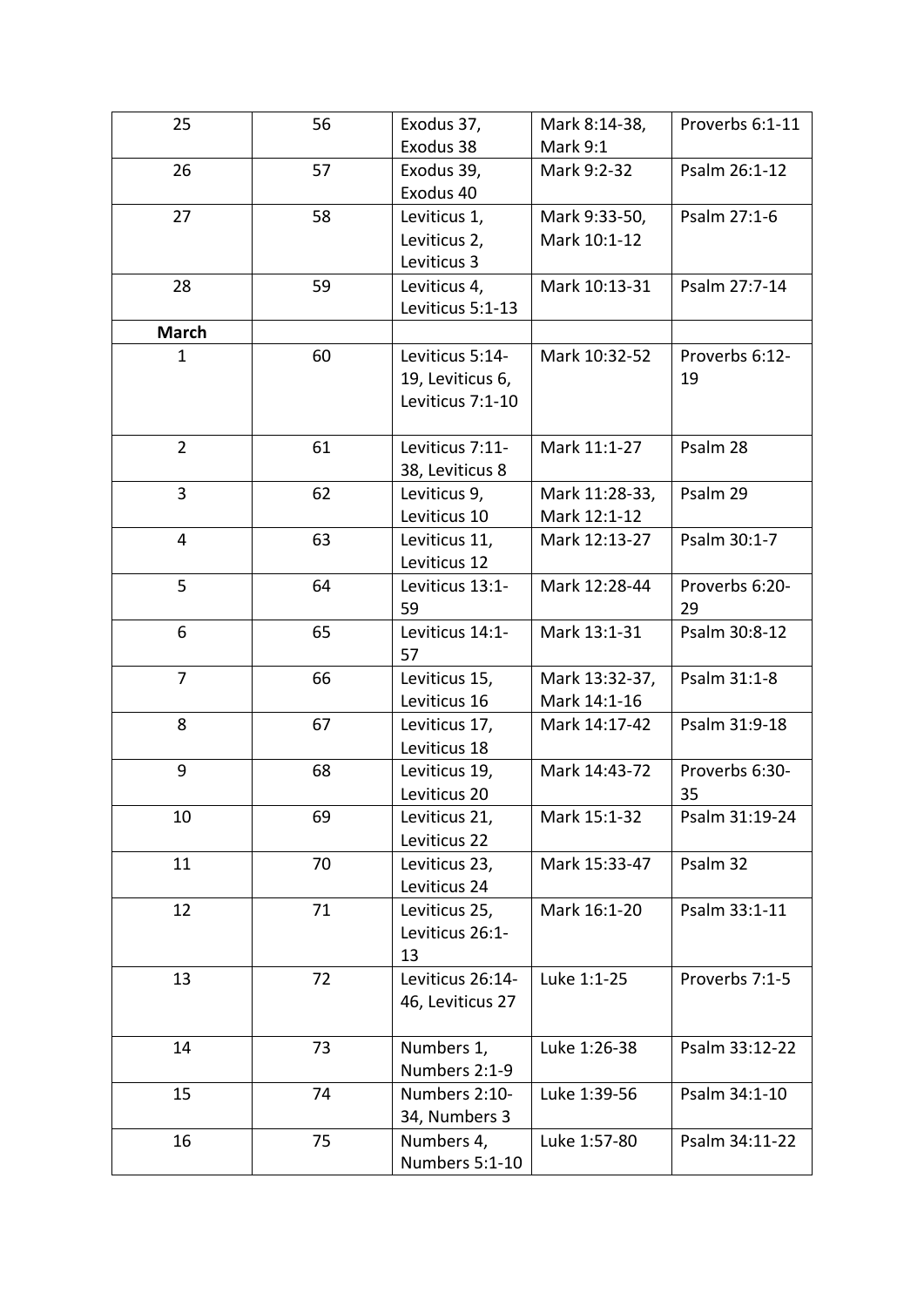| Luke 2:21-40<br>Psalm 35:1-10<br>18<br>77<br>Numbers 7:1-65<br>19<br>Numbers 7:66-<br>Luke 2:41-52<br>Psalm 35:11-18<br>78<br>89, Numbers 8,<br>Numbers 9:1-14<br>Numbers 9:15-<br>Luke 3:1-22<br>20<br>79<br>Psalm 35:19-28<br>23, Numbers<br>10, Numbers<br>$11:1-3$<br>21<br>80<br>Numbers 11:4-<br>Proverbs 7:21-<br>Luke 3:23-38,<br>35, Numbers<br>Luke 4:1-13<br>27<br>12, Numbers<br>$13:1 - 25$<br>81<br>22<br>Numbers 13:26-<br>Luke 4:14-37<br>Psalm 36:1-12<br>33, Numbers 14<br>82<br>23<br>Luke 4:38-44,<br>Psalm 37:1-9<br>Numbers 15,<br>Numbers 16:1-<br>Luke 5:1-16<br>35<br>Numbers 16:36-<br>Luke 5:17-32<br>Psalm 37:10-20<br>24<br>83<br>50, Numbers<br>17, Numbers 18<br>25<br>Proverbs 8:1-11<br>84<br>Numbers 19,<br>Luke 5:33-39,<br>Numbers 20,<br>Luke 6:1-11<br>Numbers 21:1-3<br>85<br>Luke 6:12-36<br>Psalm 37:21-31<br>26<br>Numbers 21:4-<br>35, Numbers<br>$22:1 - 20$<br>27<br>86<br>Numbers 22:21-<br>Psalm 37:32-40<br>Luke 6:37-49,<br>41, Numbers<br>Luke 7:1-10<br>$23:1 - 26$<br>Numbers 23:27-<br>28<br>87<br>Luke 7:11-35<br>Psalm 38:1-11<br>30, Numbers<br>24, Numbers 25<br>29<br>88<br>Numbers 26,<br>Proverbs 8:12-<br>Luke 7:36-50<br>Numbers 27:1-<br>21<br>11<br>30<br>Numbers 27:12-<br>Psalm 38:12-22<br>89<br>Luke 8:1-18<br>23, Numbers<br>28, Numbers<br>$29:1 - 11$<br>31<br>90<br>Numbers 29:12-<br>Luke 8:19-39<br>Psalm 39:1-13 | 17 | 76 | Numbers 5:11-<br>31, Numbers | Luke 2:1-20 | Proverbs 7:6-20 |
|---------------------------------------------------------------------------------------------------------------------------------------------------------------------------------------------------------------------------------------------------------------------------------------------------------------------------------------------------------------------------------------------------------------------------------------------------------------------------------------------------------------------------------------------------------------------------------------------------------------------------------------------------------------------------------------------------------------------------------------------------------------------------------------------------------------------------------------------------------------------------------------------------------------------------------------------------------------------------------------------------------------------------------------------------------------------------------------------------------------------------------------------------------------------------------------------------------------------------------------------------------------------------------------------------------------------------------------------------------------------------------------------|----|----|------------------------------|-------------|-----------------|
|                                                                                                                                                                                                                                                                                                                                                                                                                                                                                                                                                                                                                                                                                                                                                                                                                                                                                                                                                                                                                                                                                                                                                                                                                                                                                                                                                                                             |    |    | $6:1 - 27$                   |             |                 |
|                                                                                                                                                                                                                                                                                                                                                                                                                                                                                                                                                                                                                                                                                                                                                                                                                                                                                                                                                                                                                                                                                                                                                                                                                                                                                                                                                                                             |    |    |                              |             |                 |
|                                                                                                                                                                                                                                                                                                                                                                                                                                                                                                                                                                                                                                                                                                                                                                                                                                                                                                                                                                                                                                                                                                                                                                                                                                                                                                                                                                                             |    |    |                              |             |                 |
|                                                                                                                                                                                                                                                                                                                                                                                                                                                                                                                                                                                                                                                                                                                                                                                                                                                                                                                                                                                                                                                                                                                                                                                                                                                                                                                                                                                             |    |    |                              |             |                 |
|                                                                                                                                                                                                                                                                                                                                                                                                                                                                                                                                                                                                                                                                                                                                                                                                                                                                                                                                                                                                                                                                                                                                                                                                                                                                                                                                                                                             |    |    |                              |             |                 |
|                                                                                                                                                                                                                                                                                                                                                                                                                                                                                                                                                                                                                                                                                                                                                                                                                                                                                                                                                                                                                                                                                                                                                                                                                                                                                                                                                                                             |    |    |                              |             |                 |
|                                                                                                                                                                                                                                                                                                                                                                                                                                                                                                                                                                                                                                                                                                                                                                                                                                                                                                                                                                                                                                                                                                                                                                                                                                                                                                                                                                                             |    |    |                              |             |                 |
|                                                                                                                                                                                                                                                                                                                                                                                                                                                                                                                                                                                                                                                                                                                                                                                                                                                                                                                                                                                                                                                                                                                                                                                                                                                                                                                                                                                             |    |    |                              |             |                 |
|                                                                                                                                                                                                                                                                                                                                                                                                                                                                                                                                                                                                                                                                                                                                                                                                                                                                                                                                                                                                                                                                                                                                                                                                                                                                                                                                                                                             |    |    |                              |             |                 |
|                                                                                                                                                                                                                                                                                                                                                                                                                                                                                                                                                                                                                                                                                                                                                                                                                                                                                                                                                                                                                                                                                                                                                                                                                                                                                                                                                                                             |    |    |                              |             |                 |
|                                                                                                                                                                                                                                                                                                                                                                                                                                                                                                                                                                                                                                                                                                                                                                                                                                                                                                                                                                                                                                                                                                                                                                                                                                                                                                                                                                                             |    |    |                              |             |                 |
|                                                                                                                                                                                                                                                                                                                                                                                                                                                                                                                                                                                                                                                                                                                                                                                                                                                                                                                                                                                                                                                                                                                                                                                                                                                                                                                                                                                             |    |    |                              |             |                 |
|                                                                                                                                                                                                                                                                                                                                                                                                                                                                                                                                                                                                                                                                                                                                                                                                                                                                                                                                                                                                                                                                                                                                                                                                                                                                                                                                                                                             |    |    |                              |             |                 |
|                                                                                                                                                                                                                                                                                                                                                                                                                                                                                                                                                                                                                                                                                                                                                                                                                                                                                                                                                                                                                                                                                                                                                                                                                                                                                                                                                                                             |    |    |                              |             |                 |
|                                                                                                                                                                                                                                                                                                                                                                                                                                                                                                                                                                                                                                                                                                                                                                                                                                                                                                                                                                                                                                                                                                                                                                                                                                                                                                                                                                                             |    |    |                              |             |                 |
|                                                                                                                                                                                                                                                                                                                                                                                                                                                                                                                                                                                                                                                                                                                                                                                                                                                                                                                                                                                                                                                                                                                                                                                                                                                                                                                                                                                             |    |    |                              |             |                 |
|                                                                                                                                                                                                                                                                                                                                                                                                                                                                                                                                                                                                                                                                                                                                                                                                                                                                                                                                                                                                                                                                                                                                                                                                                                                                                                                                                                                             |    |    |                              |             |                 |
|                                                                                                                                                                                                                                                                                                                                                                                                                                                                                                                                                                                                                                                                                                                                                                                                                                                                                                                                                                                                                                                                                                                                                                                                                                                                                                                                                                                             |    |    |                              |             |                 |
|                                                                                                                                                                                                                                                                                                                                                                                                                                                                                                                                                                                                                                                                                                                                                                                                                                                                                                                                                                                                                                                                                                                                                                                                                                                                                                                                                                                             |    |    |                              |             |                 |
|                                                                                                                                                                                                                                                                                                                                                                                                                                                                                                                                                                                                                                                                                                                                                                                                                                                                                                                                                                                                                                                                                                                                                                                                                                                                                                                                                                                             |    |    |                              |             |                 |
|                                                                                                                                                                                                                                                                                                                                                                                                                                                                                                                                                                                                                                                                                                                                                                                                                                                                                                                                                                                                                                                                                                                                                                                                                                                                                                                                                                                             |    |    |                              |             |                 |
|                                                                                                                                                                                                                                                                                                                                                                                                                                                                                                                                                                                                                                                                                                                                                                                                                                                                                                                                                                                                                                                                                                                                                                                                                                                                                                                                                                                             |    |    |                              |             |                 |
|                                                                                                                                                                                                                                                                                                                                                                                                                                                                                                                                                                                                                                                                                                                                                                                                                                                                                                                                                                                                                                                                                                                                                                                                                                                                                                                                                                                             |    |    |                              |             |                 |
|                                                                                                                                                                                                                                                                                                                                                                                                                                                                                                                                                                                                                                                                                                                                                                                                                                                                                                                                                                                                                                                                                                                                                                                                                                                                                                                                                                                             |    |    |                              |             |                 |
|                                                                                                                                                                                                                                                                                                                                                                                                                                                                                                                                                                                                                                                                                                                                                                                                                                                                                                                                                                                                                                                                                                                                                                                                                                                                                                                                                                                             |    |    |                              |             |                 |
|                                                                                                                                                                                                                                                                                                                                                                                                                                                                                                                                                                                                                                                                                                                                                                                                                                                                                                                                                                                                                                                                                                                                                                                                                                                                                                                                                                                             |    |    |                              |             |                 |
|                                                                                                                                                                                                                                                                                                                                                                                                                                                                                                                                                                                                                                                                                                                                                                                                                                                                                                                                                                                                                                                                                                                                                                                                                                                                                                                                                                                             |    |    |                              |             |                 |
|                                                                                                                                                                                                                                                                                                                                                                                                                                                                                                                                                                                                                                                                                                                                                                                                                                                                                                                                                                                                                                                                                                                                                                                                                                                                                                                                                                                             |    |    |                              |             |                 |
|                                                                                                                                                                                                                                                                                                                                                                                                                                                                                                                                                                                                                                                                                                                                                                                                                                                                                                                                                                                                                                                                                                                                                                                                                                                                                                                                                                                             |    |    |                              |             |                 |
|                                                                                                                                                                                                                                                                                                                                                                                                                                                                                                                                                                                                                                                                                                                                                                                                                                                                                                                                                                                                                                                                                                                                                                                                                                                                                                                                                                                             |    |    |                              |             |                 |
|                                                                                                                                                                                                                                                                                                                                                                                                                                                                                                                                                                                                                                                                                                                                                                                                                                                                                                                                                                                                                                                                                                                                                                                                                                                                                                                                                                                             |    |    |                              |             |                 |
|                                                                                                                                                                                                                                                                                                                                                                                                                                                                                                                                                                                                                                                                                                                                                                                                                                                                                                                                                                                                                                                                                                                                                                                                                                                                                                                                                                                             |    |    |                              |             |                 |
|                                                                                                                                                                                                                                                                                                                                                                                                                                                                                                                                                                                                                                                                                                                                                                                                                                                                                                                                                                                                                                                                                                                                                                                                                                                                                                                                                                                             |    |    |                              |             |                 |
|                                                                                                                                                                                                                                                                                                                                                                                                                                                                                                                                                                                                                                                                                                                                                                                                                                                                                                                                                                                                                                                                                                                                                                                                                                                                                                                                                                                             |    |    |                              |             |                 |
|                                                                                                                                                                                                                                                                                                                                                                                                                                                                                                                                                                                                                                                                                                                                                                                                                                                                                                                                                                                                                                                                                                                                                                                                                                                                                                                                                                                             |    |    |                              |             |                 |
|                                                                                                                                                                                                                                                                                                                                                                                                                                                                                                                                                                                                                                                                                                                                                                                                                                                                                                                                                                                                                                                                                                                                                                                                                                                                                                                                                                                             |    |    |                              |             |                 |
|                                                                                                                                                                                                                                                                                                                                                                                                                                                                                                                                                                                                                                                                                                                                                                                                                                                                                                                                                                                                                                                                                                                                                                                                                                                                                                                                                                                             |    |    |                              |             |                 |
|                                                                                                                                                                                                                                                                                                                                                                                                                                                                                                                                                                                                                                                                                                                                                                                                                                                                                                                                                                                                                                                                                                                                                                                                                                                                                                                                                                                             |    |    |                              |             |                 |
|                                                                                                                                                                                                                                                                                                                                                                                                                                                                                                                                                                                                                                                                                                                                                                                                                                                                                                                                                                                                                                                                                                                                                                                                                                                                                                                                                                                             |    |    |                              |             |                 |
|                                                                                                                                                                                                                                                                                                                                                                                                                                                                                                                                                                                                                                                                                                                                                                                                                                                                                                                                                                                                                                                                                                                                                                                                                                                                                                                                                                                             |    |    |                              |             |                 |
|                                                                                                                                                                                                                                                                                                                                                                                                                                                                                                                                                                                                                                                                                                                                                                                                                                                                                                                                                                                                                                                                                                                                                                                                                                                                                                                                                                                             |    |    | 40, Numbers                  |             |                 |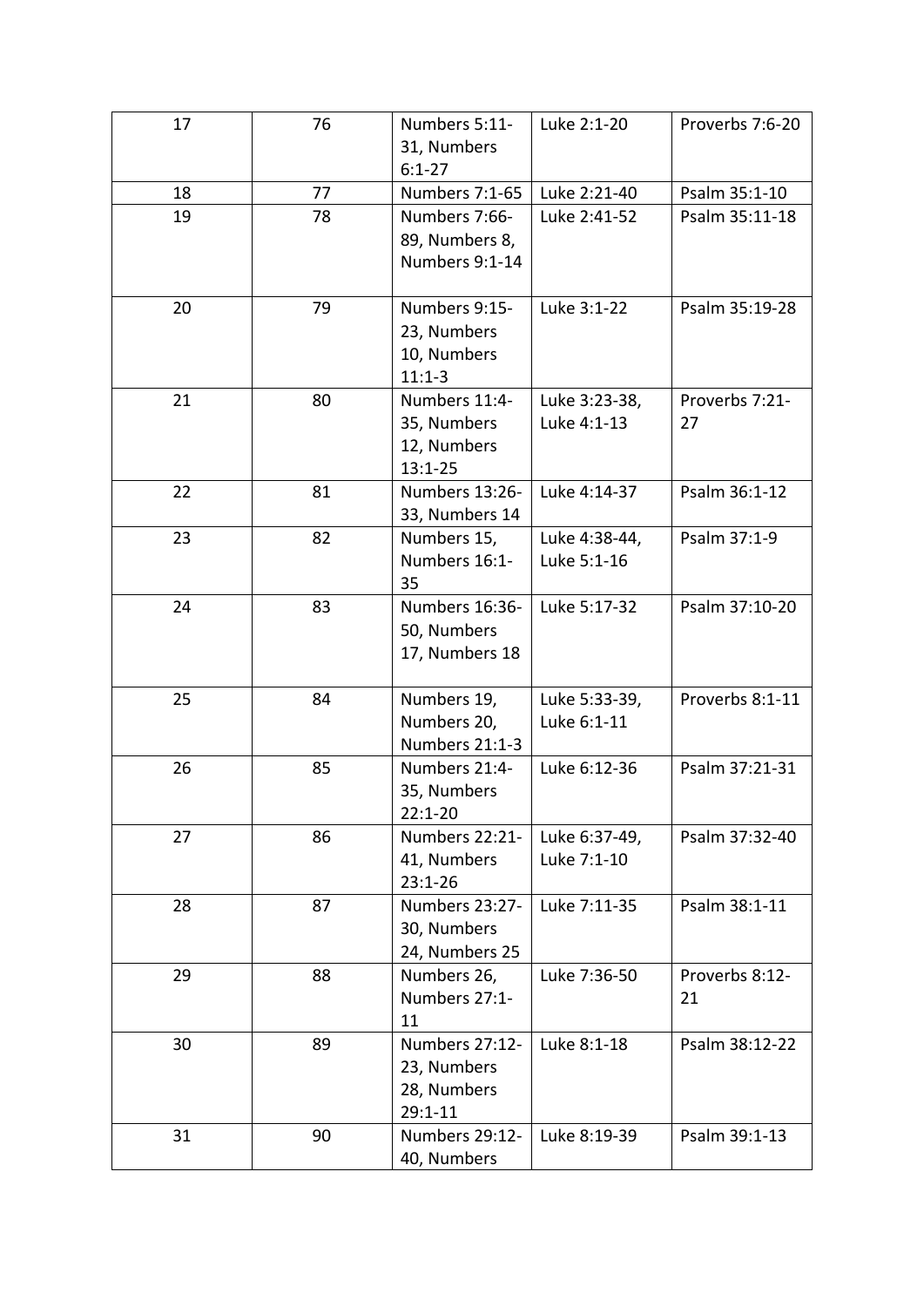|                |     | 30, Numbers               |                               |                 |
|----------------|-----|---------------------------|-------------------------------|-----------------|
|                |     | $31:1 - 24$               |                               |                 |
| <b>April</b>   |     |                           |                               |                 |
| $\mathbf{1}$   | 91  | Numbers 31:25-            | Luke 8:40-56,                 | Psalm 40:1-8    |
|                |     | 54, Numbers 32            | Luke 9:1-9                    |                 |
| $\overline{2}$ | 92  | Numbers 33,               | Luke 9:10-27                  | Proverbs 8:22-  |
|                |     | Numbers 34                |                               | 31              |
| $\overline{3}$ | 93  | Numbers 35,               | Luke 9:28-56                  | Psalm 40:9-17   |
|                |     | Numbers 36:1-             |                               |                 |
|                |     | 12                        |                               |                 |
| $\overline{4}$ | 94  | Deuteronomy               | Luke 9:57-62,<br>Luke 10:1-24 | Psalm 41:1-6    |
|                |     | 1,                        |                               |                 |
|                |     | Deuteronomy<br>$2:1 - 23$ |                               |                 |
| 5              | 95  | Deuteronomy               | Luke 10:25-42,                | Psalm 41:7-13   |
|                |     | $2:24-37,$                | Luke 11:1-4                   |                 |
|                |     | Deuteronomy               |                               |                 |
|                |     | 3,                        |                               |                 |
|                |     | Deuteronomy               |                               |                 |
|                |     | $4:1 - 14$                |                               |                 |
| 6              | 96  | Deuteronomy               | Luke 11:5-32                  | Proverbs 8:32-  |
|                |     | $4:15-49,$                |                               | 36              |
|                |     | Deuteronomy 5             |                               |                 |
|                |     |                           |                               |                 |
| $\overline{7}$ | 97  | Deuteronomy               | Luke 11:33-54                 | Psalm 42:1-6    |
|                |     | 6,                        |                               |                 |
|                |     | Deuteronomy               |                               |                 |
|                |     | 7,                        |                               |                 |
|                |     | Deuteronomy 8             |                               |                 |
| 8              | 98  | Deuteronomy               | Luke 12:1-34                  | Psalm 42:7-11   |
|                |     | 9,                        |                               |                 |
|                |     | Deuteronomy               |                               |                 |
|                |     | 10                        |                               |                 |
| 9              | 99  | Deuteronomy               | Luke 12:35-59                 | Psalm 43:1-5    |
|                |     | 11,                       |                               |                 |
|                |     | Deuteronomy               |                               |                 |
|                |     | 12                        |                               |                 |
| 10             | 100 | Deuteronomy               | Luke 13:1-30                  | Proverbs 9:1-12 |
|                |     | 13,                       |                               |                 |
|                |     | Deuteronomy               |                               |                 |
|                |     | 14                        |                               |                 |
| 11             | 101 | Deuteronomy               | Luke 13:31-35,                | Psalm 44:1-12   |
|                |     | 15,                       | Luke 14:1-14                  |                 |
|                |     | Deuteronomy               |                               |                 |
|                |     | $16:1 - 20$               |                               |                 |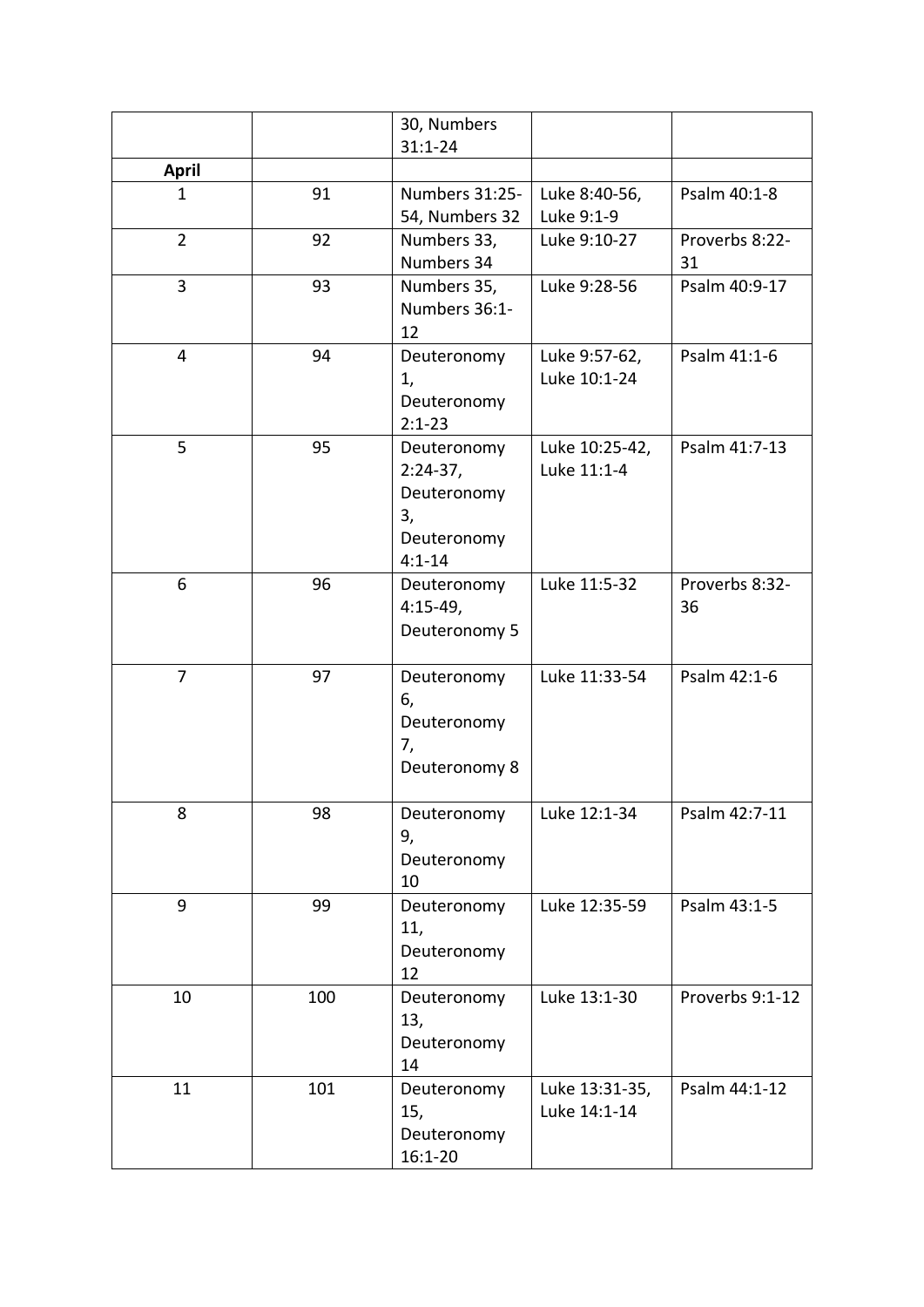| 12 | 102 | Deuteronomy<br>$16:21-22,$<br>Deuteronomy<br>17,<br>Deuteronomy<br>18  | Luke 14:15-35                  | Psalm 44:13-26        |
|----|-----|------------------------------------------------------------------------|--------------------------------|-----------------------|
| 13 | 103 | Deuteronomy<br>19,<br>Deuteronomy<br>20                                | Luke 15:1-32                   | Psalm 45:1-9          |
| 14 | 104 | Deuteronomy<br>21,<br>Deuteronomy<br>22                                | Luke 16:1-18                   | Proverbs 9:13-<br>18  |
| 15 | 105 | Deuteronomy<br>23,<br>Deuteronomy<br>24,<br>Deuteronomy<br>$25:1 - 19$ | Luke 16:19-31,<br>Luke 17:1-10 | Psalm 45:10-17        |
| 16 | 106 | Deuteronomy<br>26,<br>Deuteronomy<br>27,<br>Deuteronomy<br>$28:1 - 14$ | Luke 17:11-37                  | Psalm 46:1-11         |
| 17 | 107 | Deuteronomy<br>28:15-68                                                | Luke 18:1-30                   | Psalm 47:1-9          |
| 18 | 108 | Deuteronomy<br>29,<br>Deuteronomy<br>$30:1 - 10$                       | Luke 18:31-43,<br>Luke 19:1-10 | Proverbs 10:1-<br>10  |
| 19 | 109 | Deuteronomy<br>$30:11-20,$<br>Deuteronomy<br>$31:1 - 29$               | Luke 19:11-44                  | Psalm 48:1-8          |
| 20 | 110 | Deuteronomy<br>31:30,<br>Deuteronomy<br>32                             | Luke 19:45-48,<br>Luke 20:1-26 | Psalm 48:9-14         |
| 21 | 111 | Deuteronomy<br>33,<br>Deuteronomy<br>$34:1 - 12$                       | Luke 20:27-47,<br>Luke 21:1-4  | Psalm 49:1-20         |
| 22 | 112 | Joshua 1,<br>Joshua 2                                                  | Luke 21:5-38                   | Proverbs 10:11-<br>20 |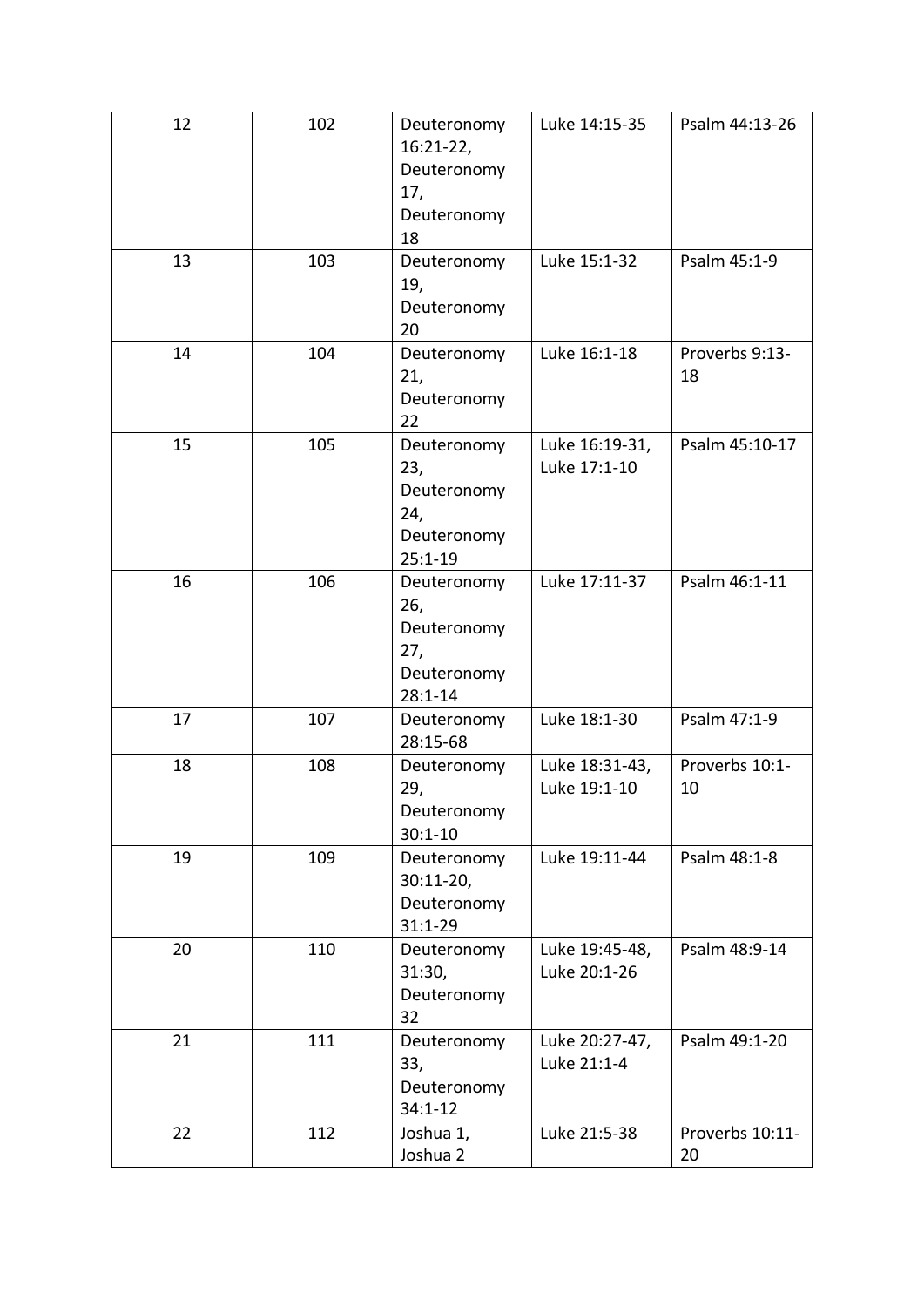| 23             | 113 | Joshua 3,       | Luke 22:1-38   | Psalm 50:1-15   |
|----------------|-----|-----------------|----------------|-----------------|
|                |     | Joshua 4,       |                |                 |
|                |     | Joshua 5:1-12   |                |                 |
| 24             | 114 | Joshua 5:13-15, | Luke 22:39-62  | Psalm 50:16-23  |
|                |     | Joshua 6,       |                |                 |
|                |     | Joshua 7        |                |                 |
| 25             | 115 | Joshua 8,       | Luke 22:63-71, | Psalm 51:1-9    |
|                |     | Joshua 9:1-15   | Luke 23:1-25   |                 |
| 26             | 116 | Joshua 9:16-27, | Luke 23:26-56  | Proverbs 10:21- |
|                |     | Joshua 10       |                | 30              |
| 27             | 117 | Joshua 11,      | Luke 24:1-35   | Psalm 51:10-19  |
|                |     | Joshua 12       |                |                 |
| 28             | 118 | Joshua 13,      | Luke 24:36-53  | Psalm 52:1-9    |
|                |     | Joshua 14       |                |                 |
| 29             | 119 | Joshua 15,      | John 1:1-28    | Psalm 53:1-6    |
|                |     | Joshua 16       |                |                 |
| 30             | 120 | Joshua 17,      | John 1:29-51   | Proverbs 10:31- |
|                |     | Joshua 18,      |                | 32, Proverbs    |
|                |     |                 |                | $11:1-8$        |
| May            |     |                 |                |                 |
| $\mathbf{1}$   | 121 | Joshua 19,      | John 2:1-25    | Psalm 54:1-7    |
|                |     | Joshua 20,      |                |                 |
|                |     | Joshua 21:1-19  |                |                 |
| $\overline{2}$ | 122 | Joshua 21:20-   | John 3:1-21    | Psalm 55:1-11   |
|                |     | 45, Joshua 22   |                |                 |
| 3              | 123 | Joshua 23,      | John 3:22-36   | Psalm 55:12-23  |
|                |     | Joshua 24       |                |                 |
| 4              | 124 | Judges 1,       | John 4:1-26    | Proverbs 11:9-  |
|                |     | Judges 2:1-5    |                | 18              |
| 5              | 125 | Judges 2:6-23,  | John 4:27-42   | Psalm 56:1-13   |
|                |     | Judges 3        |                |                 |
| 6              | 126 | Judges 4,       | John 4:43-54,  | Psalm 57:1-6    |
|                |     | Judges 5        | John 5:1-15    |                 |
| $\overline{7}$ | 127 | Judges 6,       | John 5:16-30   | Psalm 57:7-11   |
|                |     | Judges 7:1-8    |                |                 |
| 8              | 128 | Judges 7:8-25,  | John 5:31-47   | Proverbs 11:19- |
|                |     | Judges 8        |                | 28              |
| 9              | 129 | Judges 9        | John 6:1-24    | Psalm 58:1-11   |
| 10             | 130 | Judges 10,      | John 6:25-59   | Psalm 59:1-8    |
|                |     | Judges 11       |                |                 |
| 11             | 131 | Judges 12,      | John 6:60-71,  | Psalm 59:9-19   |
|                |     | Judges 13       | John 7:1-13    |                 |
| 12             | 132 | Judges 14,      | John 7:14-44   | Proverbs 11:29- |
|                |     | Judges 15       |                | 31, Proverbs    |
|                |     |                 |                | $12:1 - 7$      |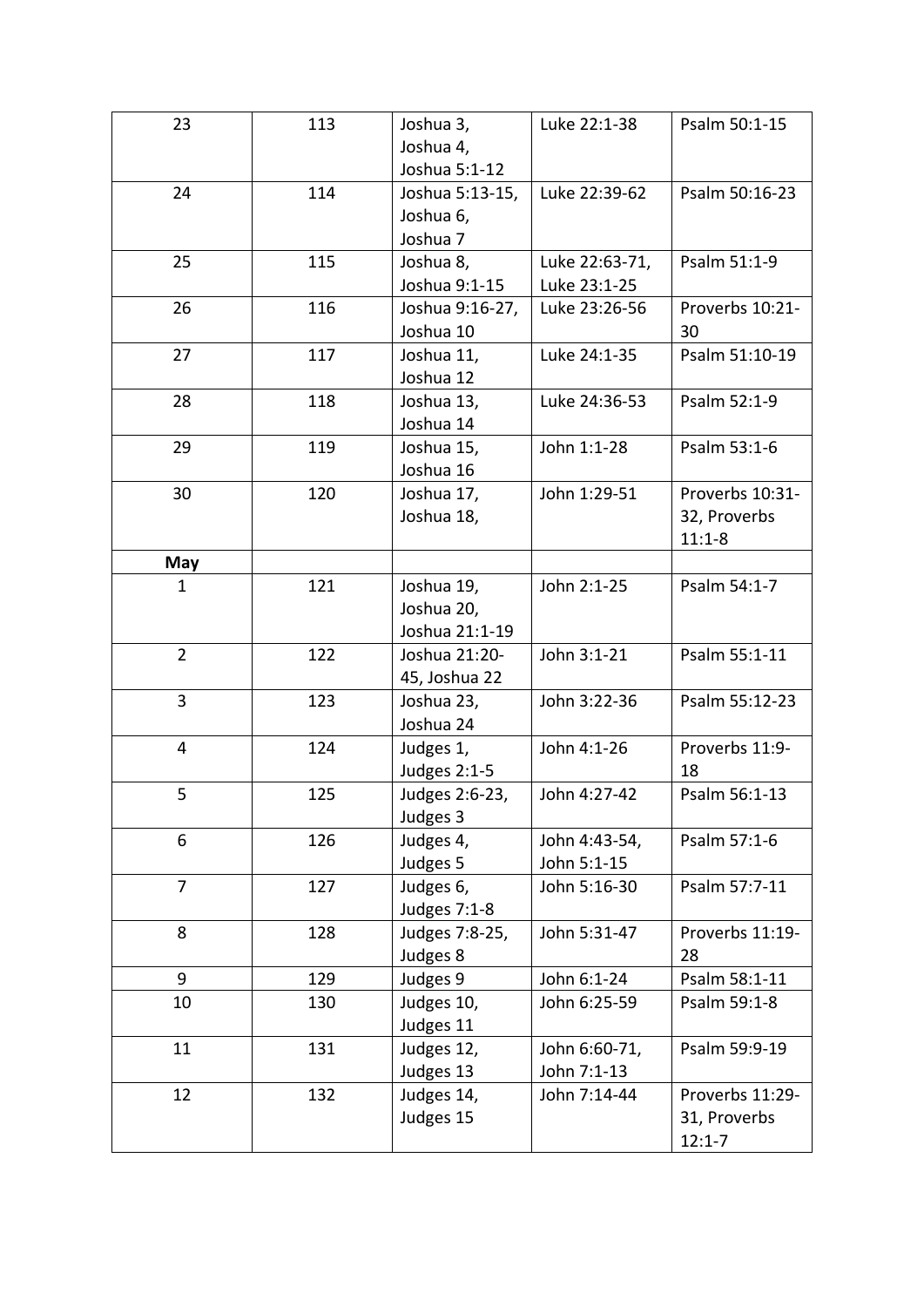| 13 | 133 | Judges 16,      | John 7:45-53,  | Psalm 60:1-4    |
|----|-----|-----------------|----------------|-----------------|
|    |     | Judges 17       | John 8:1-11    |                 |
| 14 | 134 | Judges 18,      | John 8:12-30   | Psalm 60:5-12   |
|    |     | Judges 19       |                |                 |
| 15 | 135 | Judges 20,      | John 8:31-59   | Psalm 61:1-8    |
|    |     | Judges 21       |                |                 |
| 16 | 136 | Ruth 1, Ruth 2  | John 9:1-34    | Proverbs 12:8-  |
|    |     |                 |                | 17              |
| 17 | 137 | Ruth 3, Ruth 4  | John 9:35-41,  | Psalm 62:1-12   |
|    |     |                 | John 10:1-21   |                 |
| 18 | 138 | 1 Samuel 1,     | John 10:22-42  | Psalm 63:1-11   |
|    |     | 1 Samuel 2:1-26 |                |                 |
| 19 | 139 | 1 Samuel 2:27-  | John 11:1-44   | Psalm 64:1-10   |
|    |     | 36, 1 Samuel 3, |                |                 |
|    |     | 1 Samuel 4      |                |                 |
| 20 | 140 | 1 Samuel 5, 1   | John 11:45-57, | Proverbs 12:18- |
|    |     | Samuel 6, 1     | John 12:1-11   | 27              |
|    |     | Samuel 7        |                |                 |
| 21 | 141 | 1 Samuel 8, 1   | John 12:12-26  | Psalm 65:1-13   |
|    |     | Samuel 9, 1     |                |                 |
|    |     | Samuel 10:1-8   |                |                 |
| 22 | 142 | 1 Samuel 10:9-  | John 12:37-50, | Psalm 66:1-12   |
|    |     | 27, 1 Samuel    | John 13:1-17   |                 |
|    |     | 11, 1 Samuel 12 |                |                 |
| 23 | 143 | 1 Samuel 13, 1  | John 13:18-38  | Psalm 66:13-20  |
|    |     | Samuel 14:1-23  |                |                 |
| 24 | 144 | 1 Samuel 14:24- | John 14:1-31   | Proverbs 12:28, |
|    |     | 52, 1 Samuel 15 |                | Proverbs 13:1-9 |
| 25 | 145 | 1 Samuel 16, 1  | John 15, John  | Psalm 67:1-7    |
|    |     | Samuel 17:1-37  | $16:1 - 4$     |                 |
| 26 | 146 | 1 Samuel 17:38- | John 16:5-33,  | Psalm 68:1-6    |
|    |     | 58, 1 Samuel 18 | John 17:1-5    |                 |
| 27 | 147 | 1 Samuel 19, 1  | John 17:6-26   | Psalm 68:7-14   |
|    |     | Samuel 20       |                |                 |
| 28 | 148 | 1 Samuel 21, 1  | John 18:1-24   | Proverbs 13:10- |
|    |     | Samuel 22, 1    |                | 19              |
|    |     | Samuel 23       |                |                 |
| 29 | 149 | 1 Samuel 24, 1  | John 18:25-40  | Psalm 68:15-20  |
|    |     | Samuel 25       |                |                 |
| 30 | 150 | 1 Samuel 26, 1  | John 19:1-27   | Psalm 68:21-27  |
|    |     | Samuel 27, 1    |                |                 |
|    |     | Samuel 28       |                |                 |
| 31 | 151 | 1 Samuel 29, 1  | John 19:28-42, | Psalm 68:28-35  |
|    |     | Samuel 30, 1    | John 20:1-9    |                 |
|    |     | Samuel 31       |                |                 |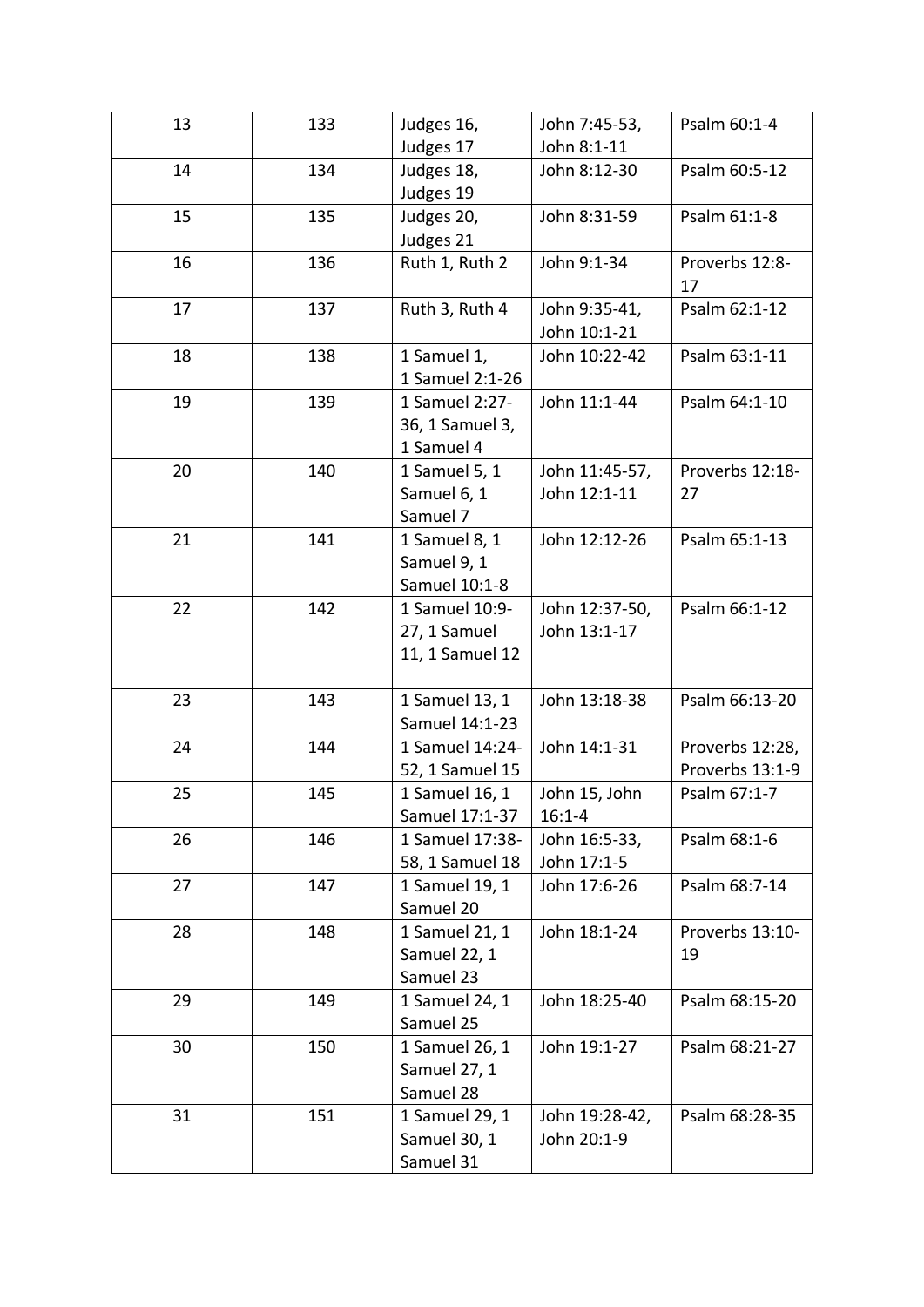| June           |     |                                                                |                                |                                               |
|----------------|-----|----------------------------------------------------------------|--------------------------------|-----------------------------------------------|
| $\mathbf{1}$   | 152 | 2 Samuel 1, 2<br>Samuel 2:1-7                                  | John 20:10-31                  | Proverbs 13:20-<br>25, Proverbs<br>$14:1 - 4$ |
| $\overline{2}$ | 153 | 2 Samuel 2:8-<br>32, 2 Samuel<br>$3:1 - 21$                    | John 21:1-25                   | Psalm 69:1-12                                 |
| 3              | 154 | 2 Samuel 3:22-<br>39, 2 Samuel 4,<br>2 Samuel 5:1-5            | Acts 1:1-22                    | Psalm 69:13-28                                |
| $\overline{4}$ | 155 | 2 Samuel 5:6-<br>25, 2 Samuel 6                                | Acts 1:23-26,<br>Acts 2:1-21   | Psalm 69:29-36                                |
| 5              | 156 | 2 Samuel 7, 2<br>Samuel 8                                      | Acts 2:22-47                   | Proverbs 14:4-<br>14                          |
| 6              | 157 | 2 Samuel 9, 2<br>Samuel 10                                     | Acts <sub>3</sub>              | Psalm 70:1-5                                  |
| $\overline{7}$ | 158 | 2 Samuel 11, 2<br>Samuel 12                                    | Acts 4:1-22                    | Psalm 71:1-8                                  |
| 8              | 159 | 2 Samuel 13                                                    | Acts 4:23-37,<br>Acts 5:1-11   | Psalm 71:9-18                                 |
| 9              | 160 | 2 Samuel 14, 2<br>Samuel 15:1-12                               | Acts 5:12-42                   | Proverbs 14:15-<br>24                         |
| 10             | 161 | 2 Samuel 15:13-<br>37, 2 Samuel<br>$16:1 - 14$                 | Acts 6, Acts 7:1-<br>19        | Psalm 71:19-24                                |
| 11             | 162 | 2 Samuel 16:15-<br>23, 2 Samuel<br>17, 2 Samuel<br>$18:1 - 18$ | Acts 7:20-43                   | Psalm 72:1-20                                 |
| 12             | 163 | 2 Samuel 18:19-<br>33, 2 Samuel 19                             | Acts 7:44-60,<br>Acts 8:1-3    | Psalm 73:1-14                                 |
| 13             | 164 | 2 Samuel 20, 2<br>Samuel 21                                    | Acts 8:4-40                    | Proverbs 14:25-<br>35                         |
| 14             | 165 | 2 Samuel 22, 2<br>Samuel 23:1-7                                | Acts 9:1-31                    | Psalm 73:15-28                                |
| 15             | 166 | 2 Samuel 23:8-<br>39, 2 Samuel<br>$24:1 - 25$                  | Acts 9:32-43,<br>Acts 10:1-23  | Psalms 74:1-9                                 |
| 16             | 167 | 1 Kings 1, 1<br>Kings 2:1-12                                   | Acts 10:23-48,<br>Acts 11:1-18 | Psalm 74:10-17                                |
| 17             | 168 | 1 Kings 2:13-46,<br>1 Kings 3:1-15                             | Acts 11:19-30,<br>Acts 12:1-19 | Proverbs 15:1-<br>10                          |
| 18             | 169 | 1 Kings 3:16-28,<br>1 Kings 4, 1<br>Kings 5                    | Acts 12:19-25,<br>Acts 13:1-12 | Psalm 74:18-23                                |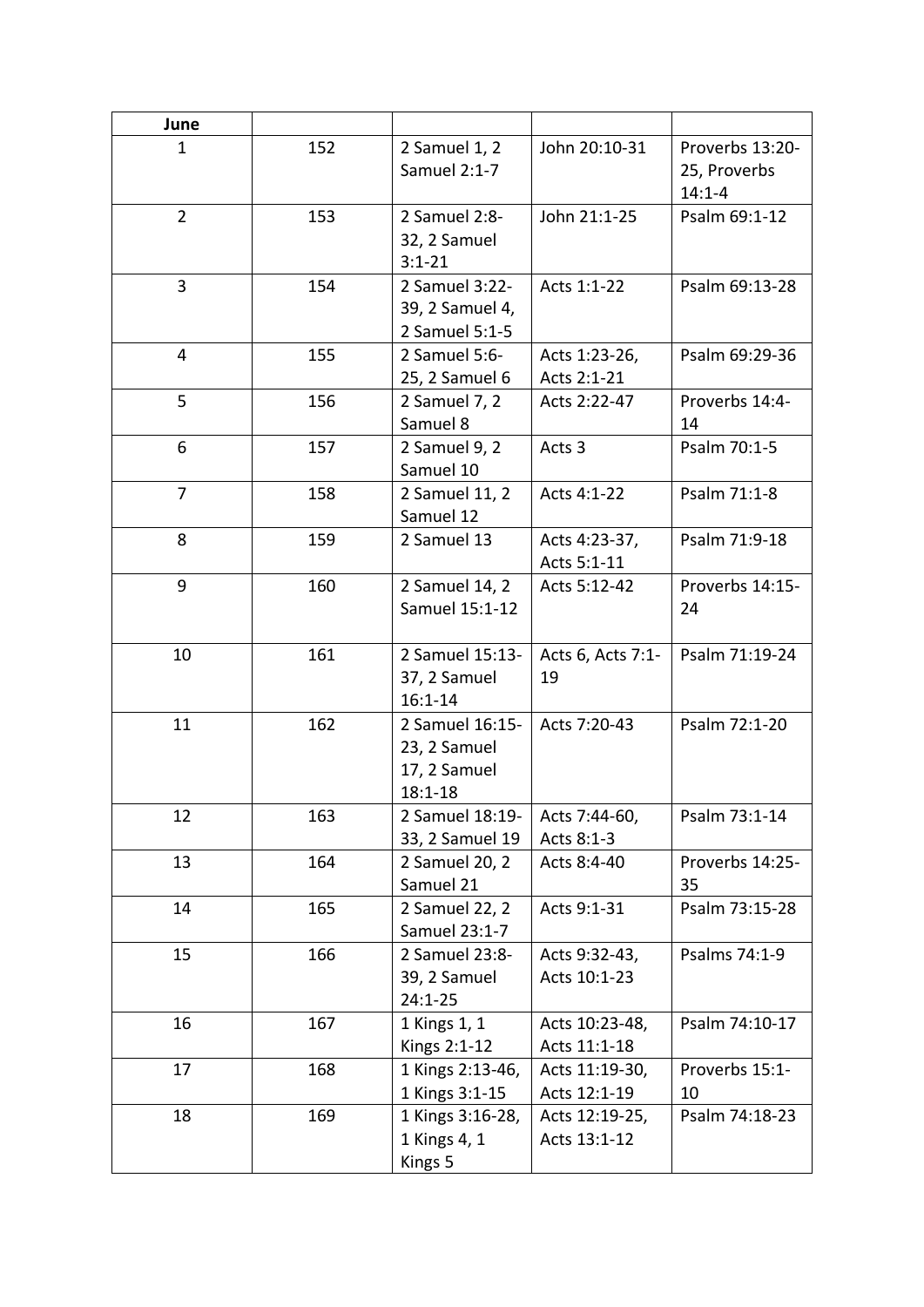| 19             | 170 | 1 Kings 6, 1<br>Kings 7:1-22                         | Acts 13:13-41                  | Psalm 75:1-10                                 |
|----------------|-----|------------------------------------------------------|--------------------------------|-----------------------------------------------|
| 20             | 171 | 1 Kings 7:23-51,<br>1 Kings 8:1-21                   | Acts 13:42-52,<br>Acts 14:1-7  | Psalm 76:1-12                                 |
| 21             | 172 | 1 Kings 8:22-66,<br>1 Kings 9:1-9                    | Acts 14:8-28                   | Proverbs 15:11-<br>20                         |
| 22             | 173 | 1 Kings 9:10-28,<br>1 Kings 10, 1<br>Kings 11:1-13   | Acts 15:1-21                   | Psalm 77:1-9                                  |
| 23             | 174 | 1 Kings 11:14-<br>43, 1 Kings<br>$12:1 - 24$         | Acts 15:22-41                  | Psalm 77:10-20                                |
| 24             | 175 | 1 Kings 12:25-<br>33, 1 Kings 13, 1<br>Kings 14:1-20 | Acts 16:1-15                   | Psalm 78:1-8                                  |
| 25             | 176 | 1 Kings 14:21-<br>31, 1 Kings 15, 1<br>Kings 16:1-7  | Acts 16:16-40                  | Proverbs 15:21-<br>30                         |
| 26             | 177 | 1 Kings 16:8-34,<br>1 Kings 17, 1<br>Kings 18:1-15   | Acts 17:1-21                   | Psalm 78:9-16                                 |
| 27             | 178 | 1 Kings 18:16-<br>46, 1 Kings 19                     | Acts 17:22-34,<br>Acts 18:1-8  | Psalm 78:17-31                                |
| 28             | 179 | 1 Kings 20, 1<br>Kings 21                            | Acts 18:9-28,<br>Acts 19:1-13  | Psalm 78:32-39                                |
| 29             | 180 | 1 Kings 22:1-53                                      | Acts 19:14-41                  | Proverbs 15:31-<br>33, Proverbs<br>$16:1 - 7$ |
| 30             | 181 | 2 Kings 1, 2<br>Kings 2:1-25                         | Acts 20:1-38                   | Psalm 78:40-55                                |
| July           |     |                                                      |                                |                                               |
| 1              | 182 | 2 Kings 3, 2<br>Kings 4:1-37                         | Acts 21:1-26                   | Psalm 78:56-72                                |
| $\overline{2}$ | 183 | 2 Kings 4:38-44,<br>2 Kings 5, 2<br>Kings 6:1-23     | Acts 21:27-40,<br>Acts 22:1-22 | Psalm 79:1-13                                 |
| 3              | 184 | 2 Kings 6:24-33,<br>2 Kings 7, 2<br>Kings 8:1-15     | Acts 22:22-30,<br>Acts 23:1-11 | Proverbs 16:8-<br>17                          |
| $\overline{4}$ | 185 | 2 Kings 8:16-29,<br>2 Kings 9                        | Acts 23:12-35                  | Psalm 80:1-7                                  |
| 5              | 186 | 2 Kings 10, 2<br>Kings 11                            | Acts 24:1-27                   | Psalm 80:8-19                                 |
| 6              | 187 | 2 Kings 12, 2<br><b>Kings 13, 2</b><br>Kings 14:1-22 | Acts 25:1-22                   | Psalm 81:1-7                                  |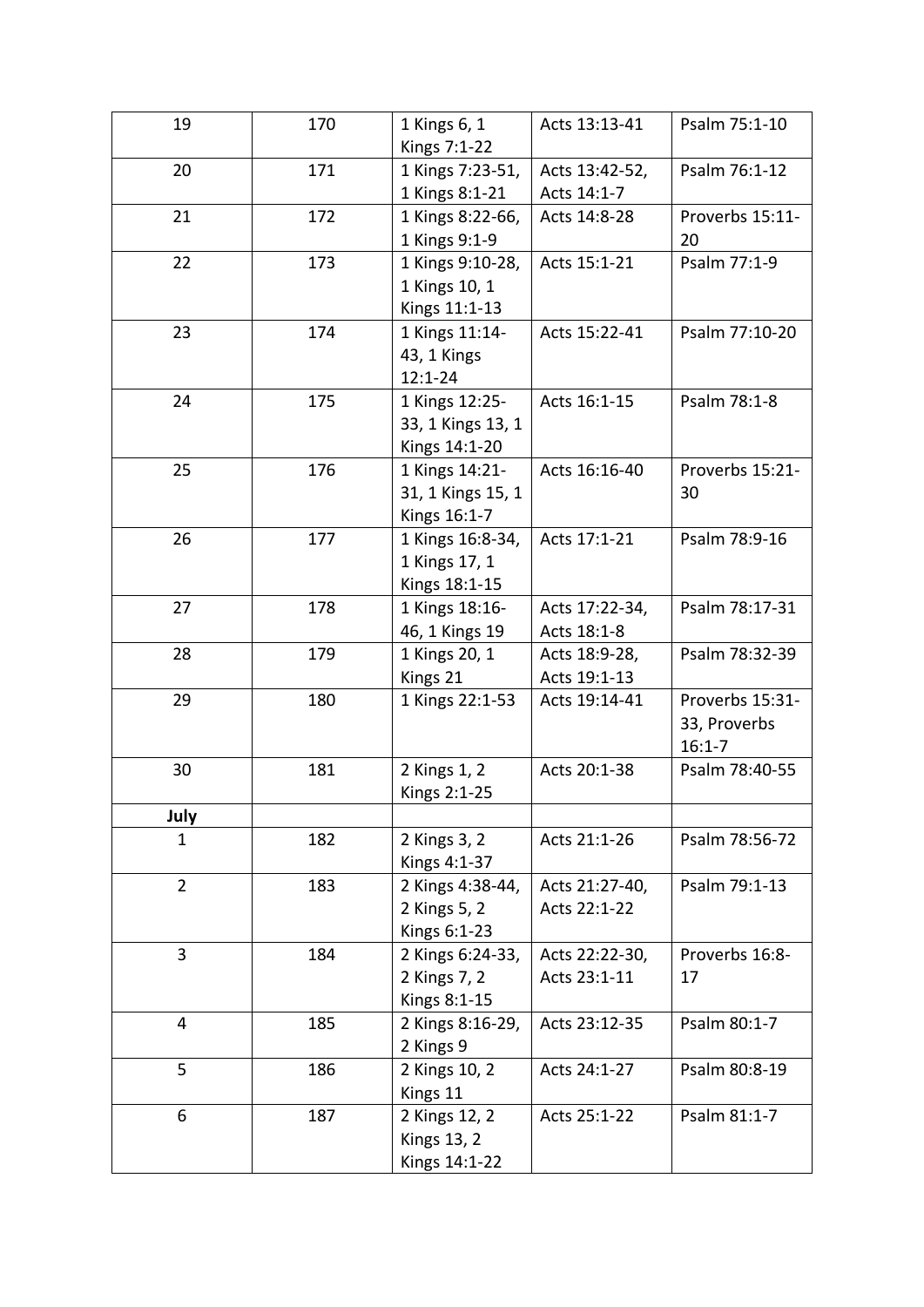| $\overline{7}$ | 188 | 2 Kings 14:23-   | Acts 25:23-27,       | Proverbs 16:18- |
|----------------|-----|------------------|----------------------|-----------------|
|                |     | 29, 2 Kings 15   | Acts 26:1-23         | 27              |
| 8              | 189 | 2 Kings 16, 2    | Acts 26:24-32,       | Psalm 81:8-16   |
|                |     | Kings 17         | Acts 27:1-12         |                 |
| 9              | 190 | 2 Kings 18, 2    | Acts 27:13-44        | Psalm 82:1-8    |
|                |     | Kings 19:1-13    |                      |                 |
| 10             | 191 | 2 Kings 19:14-   | Acts 28:1-16         | Psalm 83:1-18   |
|                |     | 37, 2 Kings 20   |                      |                 |
| 11             | 192 | 2 Kings 21, 2    | Acts 28:17-31        | Proverbs 16:28- |
|                |     | Kings 22         |                      | 33, Proverbs    |
|                |     |                  |                      | $17:1 - 4$      |
| 12             | 193 | 2 Kings 23, 2    | Romans 1:1-17        | Psalm 84:1-7    |
|                |     | Kings 24:1-7     |                      |                 |
| 13             | 194 | 2 Kings 24:8-20, | Romans 1:18-32       | Psalm 85:1-7    |
|                |     | 2 Kings 25       |                      |                 |
| 14             | 195 | Jonah 1, Jonah   | Romans 2:1-16        | Psalm 85:1-7    |
|                |     | 2, Jonah 3,      |                      |                 |
|                |     | Jonah 4          |                      |                 |
| 15             | 196 | Amos 1, Amos 2   | Romans 2:17-         | Proverbs 17:5-  |
|                |     |                  | 29, Romans 3:1-      | 14              |
|                |     |                  | 8                    |                 |
| 16             | 197 | Amos 3, Amos 4   | Romans 3:9-31        | Psalm 85:8-13   |
| 17             | 198 | Amos 5           | Romans 4:1-15        | Psalm 86:1-10   |
| 18             | 199 | Amos 6, Amos 7   | Romans 4:16-         | Psalm 86:11-17  |
|                |     |                  | 25, Romans 5:1-      |                 |
|                |     |                  | 11                   |                 |
| 19             | 200 | Amos 8, Amos 9   | Romans 5:12-21       | Proverbs 17:15- |
|                |     |                  |                      | 24              |
| 20             | 201 | Hosea 1, Hosea   | Romans 6:1-14        | Psalm 87:1-7    |
|                |     | $\overline{2}$   |                      |                 |
| 21             | 202 | Hosea 3, Hosea   | Romans 6:15-         | Psalm 88:1-9    |
|                |     | 4, Hosea 5       | 23, Romans 7:1-      |                 |
|                |     |                  | 6                    |                 |
| 22             | 203 | Hosea 6, Hosea   | <b>Romans 7:7-25</b> | Psalm 88:9-18   |
|                |     | 7                |                      |                 |
| 23             | 204 | Hosea 8, Hosea   | Romans 8:1-17        | Proverbs 17:25- |
|                |     | 9                |                      | 28, Proverbs    |
|                |     |                  |                      | $18:1 - 6$      |
| 24             | 205 | Hosea 10,        | Romans 8:18-39       | Psalm 89:1-8    |
|                |     | Hosea 11         |                      |                 |
| 25             | 206 | Hosea 11,        | Romans 9:1-21        | Psalm 89:9-13   |
|                |     | Hosea 12,        |                      |                 |
|                |     | Hosea 13,        |                      |                 |
|                |     | Hosea 14         |                      |                 |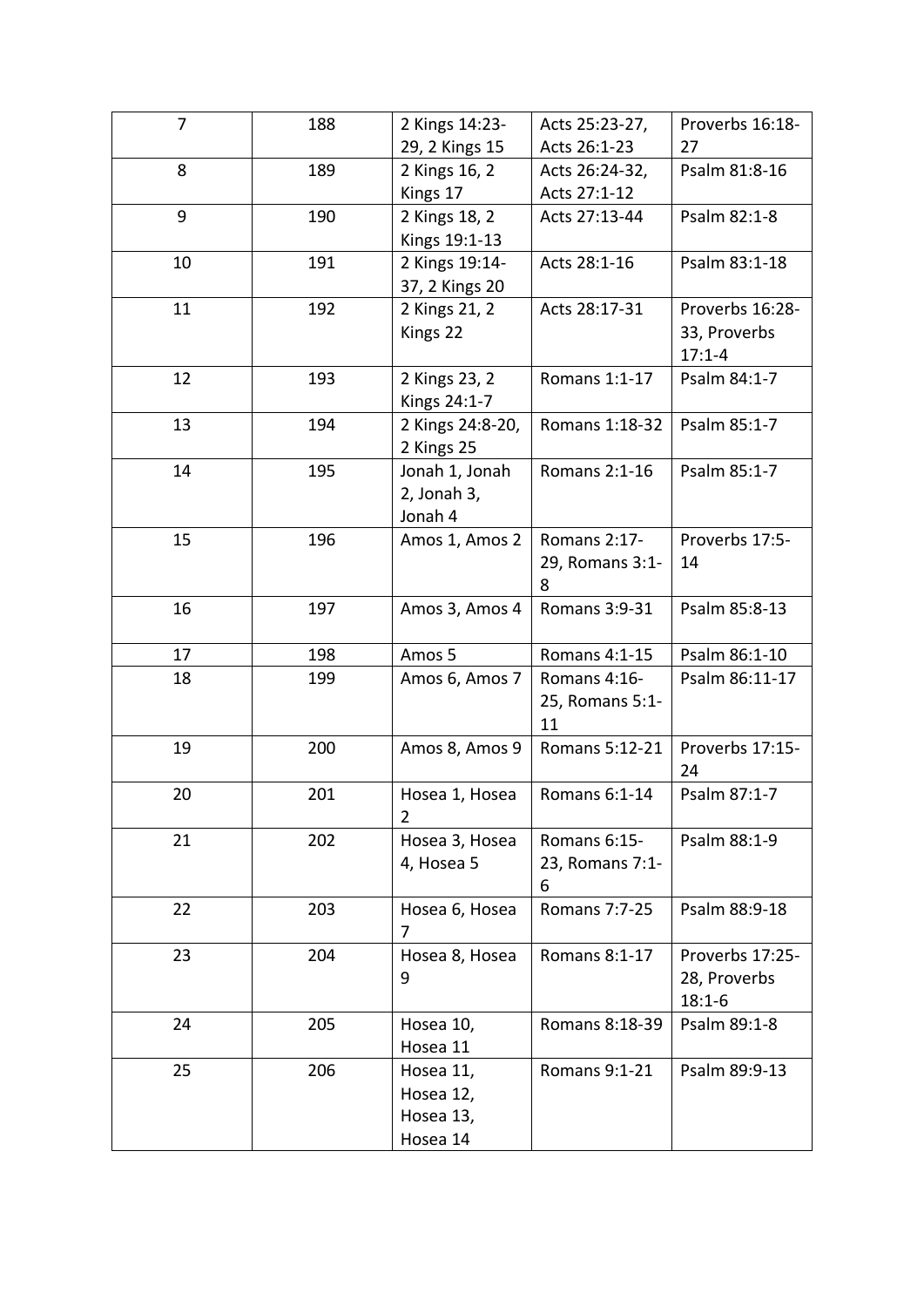| 26             | 207 | 1 Chronicles 1,  | Romans 9:22-     | Psalm 89:14-18  |
|----------------|-----|------------------|------------------|-----------------|
|                |     | 1 Chronicles     | 33, Romans       |                 |
|                |     | $2:1 - 17$       | $10:1 - 4$       |                 |
| 27             | 208 | 1 Chronicles     | Romans 10:5-     | Proverbs 18:7-  |
|                |     | $2:18-55,1$      | 21, Romans       | 16              |
|                |     | Chronicles 3, 1  | $11:1 - 10$      |                 |
|                |     | Chronicles 4:1-8 |                  |                 |
| 28             | 209 | 1 Chronicles     | Romans 11:11-    | Psalm 89:19-29  |
|                |     | $4:9-43,1$       | 32               |                 |
|                |     | Chronicles 5     |                  |                 |
| 29             | 210 | 1 Chronicles 6   | Romans 11:33-    | Psalm 89:30-37  |
|                |     |                  | 36, Romans       |                 |
|                |     |                  | $12:1 - 21$      |                 |
| 30             | 211 | 1 Chronicles 7,  | Romans 13:1-14   | Psalm 89:38-45  |
|                |     | 1 Chronicles 8   |                  |                 |
| 31             | 212 | 1 Chronicles 9,  | Romans 14:1-18   | Proverbs 18:17- |
|                |     | 1 Chronicles     |                  | 24, Proverbs    |
|                |     | $10:1 - 14$      |                  | $19:1 - 2$      |
| <b>August</b>  |     |                  |                  |                 |
| 1              | 213 | 1 Chronicles 11, | Romans 14:19-    | Psalm 89:46-52  |
|                |     | 1 Chronicles     | 23, Romans       |                 |
|                |     | $12:1 - 22$      | $15:1 - 13$      |                 |
| $\overline{2}$ | 214 | 1 Chronicles     | Romans 15:14-    | Psalm 90:1-10   |
|                |     | 12:23-40, 1      | 33               |                 |
|                |     | Chronicles 13, 1 |                  |                 |
|                |     | Chronicles 14    |                  |                 |
| 3              | 215 | 1 Chronicles 15, | Romans 16        | Psalm 90:11-17  |
|                |     | 1 Chronicles     |                  |                 |
|                |     | 16:1-36          |                  |                 |
| 4              | 216 | 1 Chronicles     | 1 Corinthians    | Proverbs 19:3-  |
|                |     | 16:37-43, 1      | $1:1 - 17$       | 12              |
|                |     | Chronicles 17, 1 |                  |                 |
|                |     | Chronicles 18    |                  |                 |
| 5              | 217 | 1 Chronicles 19, | 1 Corinthians    | Psalm 91:1-8    |
|                |     | 1 Chronicles 20, | $1:18-31,1$      |                 |
|                |     | 1 Chronicles 21  | Corinthians 2:1- |                 |
|                |     |                  | 5                |                 |
| 6              | 218 | 1 Chronicles 22, | 1 Corinthians    | Psalm 91:9-16   |
|                |     | 1 Chronicles 23  | $2:6 - 16$       |                 |
| $\overline{7}$ | 219 | 1 Chronicles 24, | 1 Corinthians 3  | Psalm 92:1-15   |
|                |     | 1 Chronicles 25, |                  |                 |
|                |     | 1 Chronicles     |                  |                 |
|                |     | 26:1-19          |                  |                 |
| 8              | 220 | 1 Chronicles     | 1 Corinthians 4  | Proverbs 19:13- |
|                |     | 26:20-32, 1      |                  | 22              |
|                |     | Chronicles 27    |                  |                 |
|                |     |                  |                  |                 |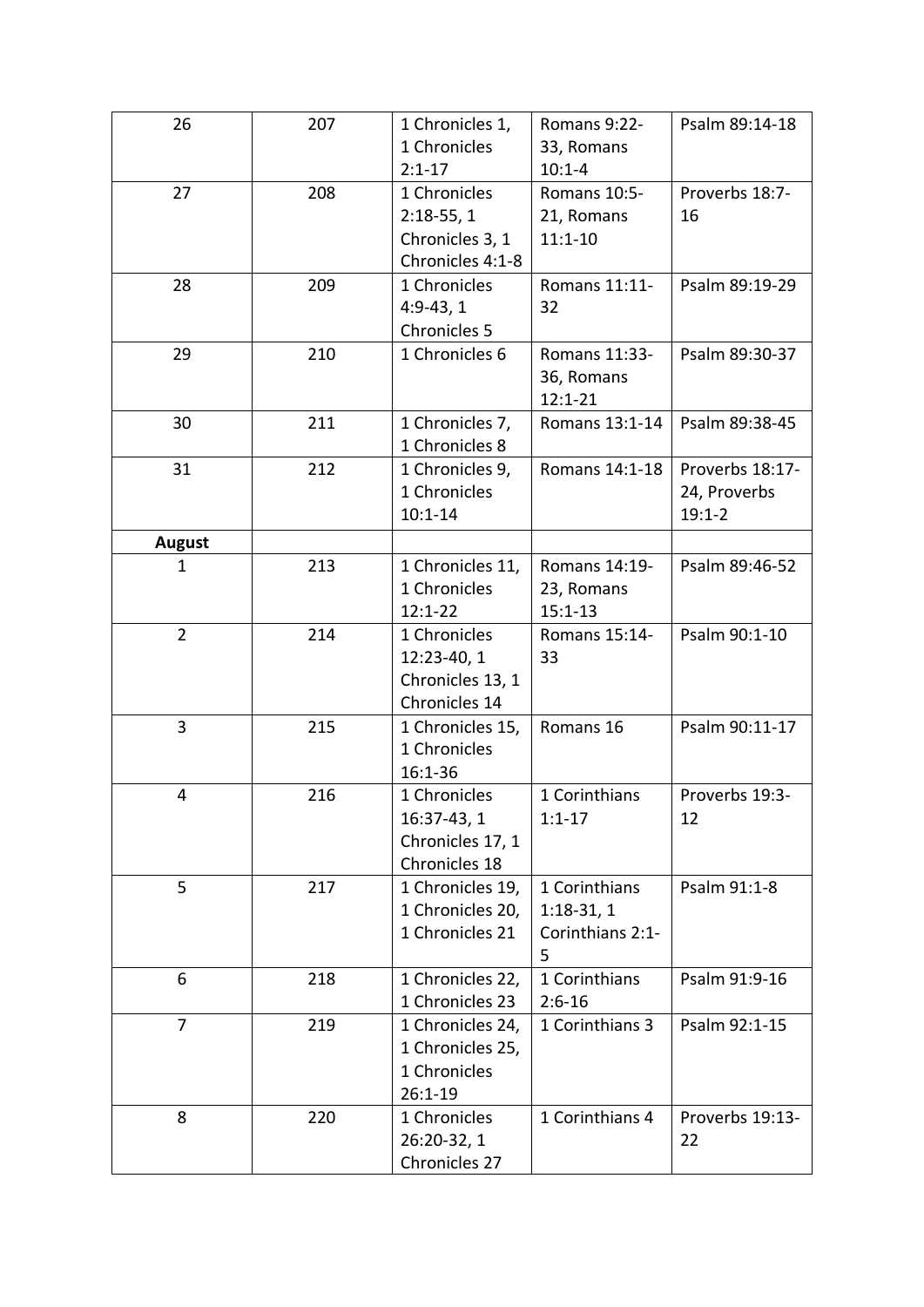| 9  | 221 | 1 Chronicles 28,<br>1 Chronicles 29                                                          | 1 Corinthians 5                                            | Psalm 93:1-5                                  |
|----|-----|----------------------------------------------------------------------------------------------|------------------------------------------------------------|-----------------------------------------------|
| 10 | 222 | 2 Chronicles<br>$1:1 - 17$                                                                   | 1 Corinthians 6                                            | Psalm 94:1-11                                 |
| 11 | 223 | Ecclesiastes 1,<br>Ecclesiastes 2,<br>Ecclesiastes 3:1-<br>22                                | 1 Corinthians<br>$7:1 - 16$                                | Psalm 94:12-23                                |
| 12 | 224 | Ecclesiastes 4,<br>Ecclesiastes 5,<br>Ecclesiastes 6                                         | 1 Corinthians<br>$7:17-35$                                 | Proverbs 19:23-<br>29, Proverbs<br>$20:1 - 4$ |
| 13 | 225 | Ecclesiastes 7,<br>Ecclesiastes 8,<br>Ecclesiastes 9:1-<br>12                                | 1 Corinthians<br>$7:36-40, 1$<br>Corinthians 8:1-<br>13    | Psalm 95:1-11                                 |
| 14 | 226 | <b>Ecclesiastes</b><br>$9:13-18,$<br>Ecclesiastes 10,<br>Ecclesiastes 11,<br>Ecclesiastes 12 | 1 Corinthians<br>$9:1 - 18$                                | Psalm 96:1-13                                 |
| 15 | 227 | 2 Chronicles 2,<br>2 Chronicles 3,<br>2 Chronicles 4,<br>2 Chronicles 5:1                    | 1 Corinthians<br>$9:19-27,1$<br>Corinthians<br>$10:1 - 13$ | Psalm 97:1-12                                 |
| 16 | 228 | 2 Chronicles<br>$5:2-14,2$<br>Chronicles 6, 2<br>Chronicles 7:1-<br>10                       | 1 Corinthians<br>10:14-33, 1<br>Corinthians<br>11:1        | Proverbs 20:5-<br>14                          |
| 17 | 229 | 2 Chronicles<br>$7:11-22,2$<br>Chronicles 8, 2<br>Chronicles 9                               | 1 Corinthians<br>11:2-34                                   | Psalm 98:1-9                                  |
| 18 | 230 | Song 1, Song 2,<br>Song 3, Song 4                                                            | 1 Corinthians<br>$12:1 - 26$                               | Psalm 99:1-9                                  |
| 19 | 231 | Song 5, Song 6,<br>Song 7, Song 8                                                            | 1 Corinthians<br>12:27-31, 1<br>Corinthians<br>$13:1 - 13$ | Psalm 100:1-5                                 |
| 20 | 232 | 2 Chronicles 10,<br>2 Chronicles 11,<br>2 Chronicles 12                                      | 1 Corinthians<br>$14:1 - 19$                               | Proverbs 20:15-<br>24                         |
| 21 | 233 | 2 Chronicles 13,<br>2 Chronicles 14,<br>2 Chronicles 15                                      | 1 Corinthians<br>14:20-40                                  | Psalm 101:1-8                                 |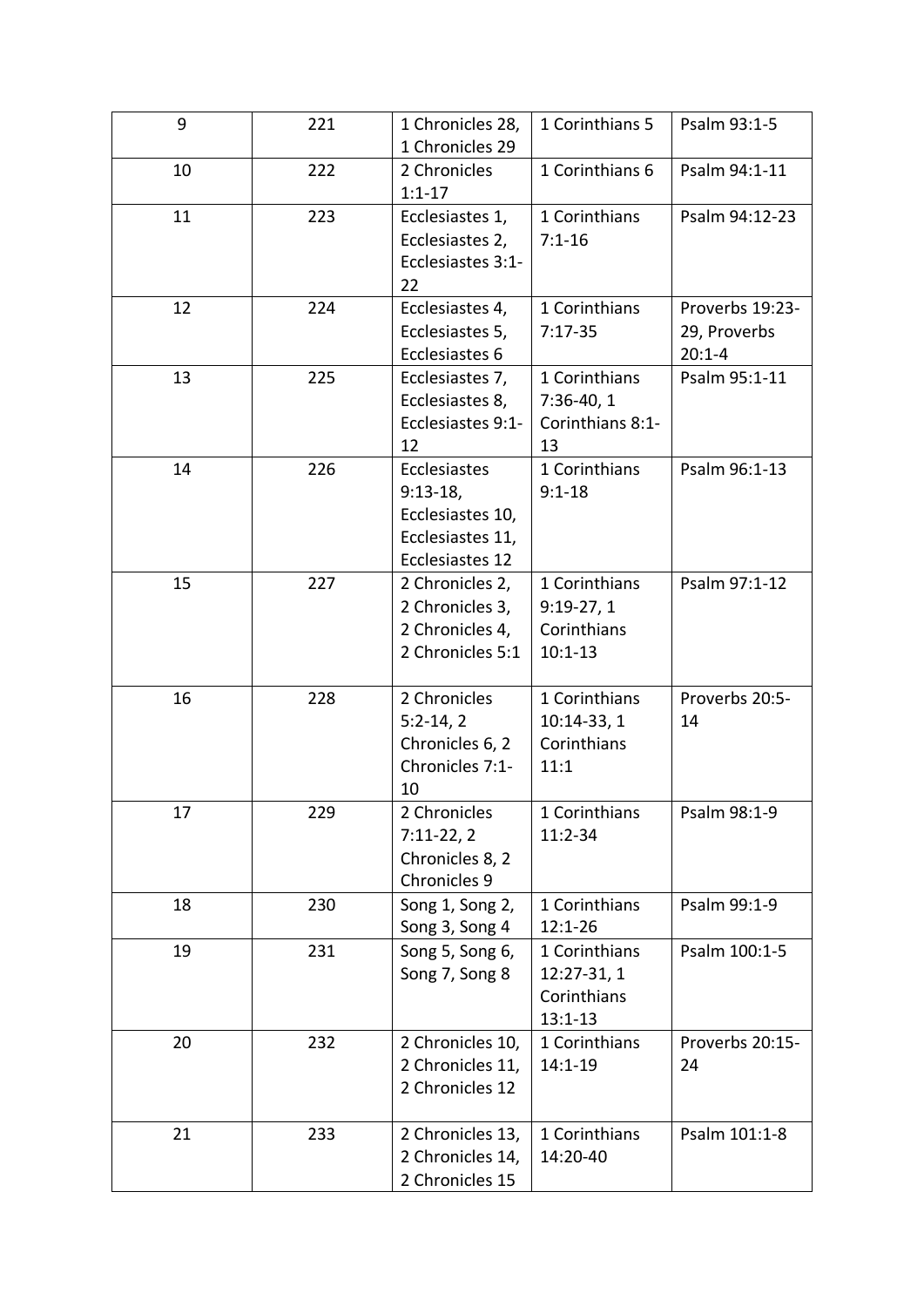| 22             | 234 | 2 Chronicles 16, | 1 Corinthians    | Psalm 102:1-11  |
|----------------|-----|------------------|------------------|-----------------|
|                |     | 2 Chronicles 17, | $15:1 - 34$      |                 |
|                |     | 2 Chronicles     |                  |                 |
|                |     | $18:1 - 27$      |                  |                 |
| 23             | 235 | 2 Chronicles     | 1 Corinthians    | Psalm 102:12-   |
|                |     | 18:28-34, 2      | 15:35-49         | 17              |
|                |     | Chronicles 19, 2 |                  |                 |
|                |     | Chronicles 20    |                  |                 |
| 24             | 236 | 2 Chronicles 21, | 1 Corinthians    | Proverbs 20:25- |
|                |     | 2 Chronicles 22, | 15:50-58, 1      | 30, Proverbs    |
|                |     | 2 Chronicles 23  | Corinthians      | $21:1 - 4$      |
|                |     |                  | $16:1 - 4$       |                 |
| 25             | 237 | 2 Chronicles 24, | 1 Corinthians    | Psalm 102:18-   |
|                |     | 2 Chronicles 25  | $16:5 - 24$      | 28              |
| 26             | 238 | 2 Chronicles 26, | 2 Corinthians    | Psalm 103:1-12  |
|                |     | 2 Chronicles 27, | $1:1 - 11$       |                 |
|                |     | 2 Chronicles 28  |                  |                 |
|                |     |                  |                  |                 |
| 27             | 239 | 2 Chronicles 29, | 2 Corinthians    | Psalm 103:13-   |
|                |     | 2 Chronicles 30, | $1:12-22$        | 22              |
|                |     | 2 Chronicles     |                  |                 |
|                |     | 31:1             |                  |                 |
| 28             | 240 | 2 Chronicles     | Corinthians      | Proverbs 21:5-  |
|                |     | $31:2-21,2$      | 1:23,2           | 16              |
|                |     | Chronicles 32, 2 | Corinthians 2:1- |                 |
|                |     | Chronicles 33:1- | 11               |                 |
|                |     | 20               |                  |                 |
| 29             | 241 | 2 Chronicles     | 2 Corinthians    | Psalm 104:1-18  |
|                |     | 33:21-24, 2      | $2:12-17,2$      |                 |
|                |     | Chronicles 34, 2 | Corinthians 3:1- |                 |
|                |     | Chronicles 35:1- | 6                |                 |
|                |     | 19               |                  |                 |
| 30             | 242 | 2 Chronicles     | 2 Corinthians    | Psalm 104:19-   |
|                |     | 35:20-27, 2      | $3:7 - 18$       | 30              |
|                |     | Chronicles 36    |                  |                 |
| 31             | 243 | Micah 1, Micah   | 2 Corinthians 4  | Psalm 104:31-   |
|                |     | 2, Micah 3,      |                  | 35              |
|                |     | Micah 4          |                  |                 |
| September      |     |                  |                  |                 |
| $\mathbf{1}$   | 244 | Micah 5, Micah   | 2 Corinthians    | Proverbs 21:17- |
|                |     | 6, Micah 7       | $5:1 - 10$       | 26              |
| $\overline{2}$ | 245 | Isaiah 1, Isaiah | 2 Corinthians    | Psalm 105:1-11  |
|                |     | $\overline{2}$   | $5:11-21,2$      |                 |
|                |     |                  | Corinthians 6:1- |                 |
|                |     |                  | $\overline{2}$   |                 |
| 3              | 246 | Isaiah 3, Isaiah | 2 Corinthians    | Psalm 105:12-   |
|                |     | 4, Isaiah 5:1-7  | $6:3-18,2$       | 22              |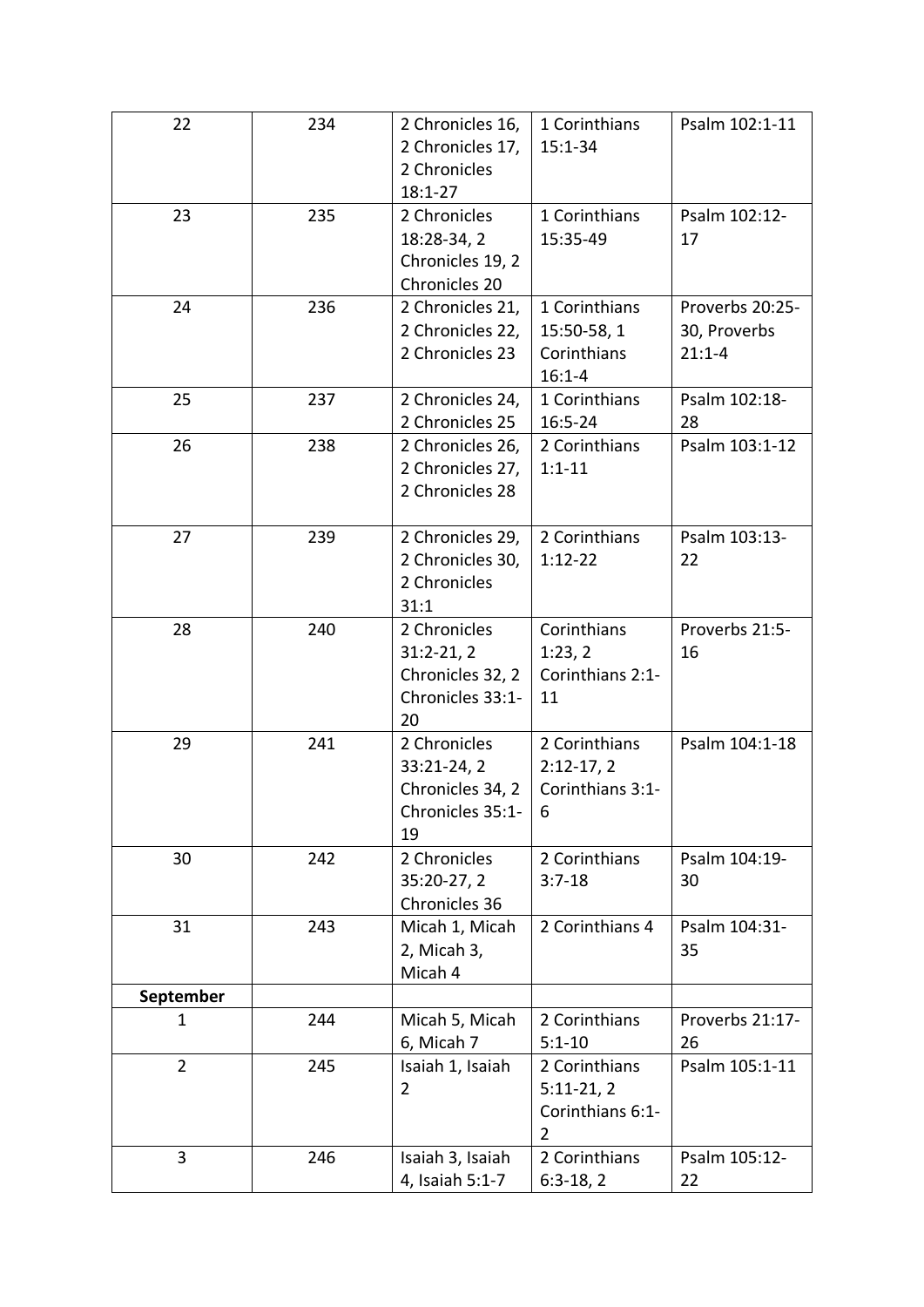|                |     |                   | Corinthians 7:1  |                 |
|----------------|-----|-------------------|------------------|-----------------|
| 4              | 247 | Isaiah 5:8-30,    | 2 Corinthians    | Psalm 105:23-   |
|                |     | Isaiah 6, Isaiah  | $7:2 - 16$       | 36              |
|                |     | 7, Isaiah 8:1-10  |                  |                 |
| 5              | 248 | Isaiah 8:11-22,   | 2 Corinthians    | Proverbs 21:27- |
|                |     | Isaiah 9, Isaiah  | $8:1 - 15$       | 31, Proverbs    |
|                |     | $10:1 - 19$       |                  | $22:1-6$        |
| 6              | 249 | Isaiah 10:20-34,  | 2 Corinthians    | Psalm 105:37-   |
|                |     | Isaiah 11, Isaiah | $8:16-24,2$      | 45              |
|                |     | 12, Isaiah 13     | Corinthians 9:1- |                 |
|                |     |                   | 5                |                 |
| $\overline{7}$ | 250 | Isaiah 14, Isaiah | 2 Corinthians    | Psalm 106:1-15  |
|                |     | 15, Isaiah 16     | $9:6 - 15$       |                 |
| 8              | 251 | Isaiah 17, Isaiah | 2 Corinthians    | Psalm 106:16-   |
|                |     | 18, Isaiah 19     | 10               | 31              |
| 9              | 252 | Isaiah 20, Isaiah | 2 Corinthians    | Proverbs 22:7-  |
|                |     | 21, Isaiah 22,    | $11:1 - 15$      | 16              |
|                |     | Isaiah 23         |                  |                 |
| 10             | 253 | Isaiah 24, Isaiah | 2 Corinthians    | Psalm 106:32-   |
|                |     | 25, Isaiah 26     | 11:16-33         | 39              |
| 11             | 254 | Isaiah 27, Isaiah | 2 Corinthians    | Psalm 106:40-   |
|                |     | 28                | $12:1 - 10$      | 48              |
| 12             | 255 | Isaiah 29, Isaiah | 2 Corinthians    | Psalm 107:1-9   |
|                |     | $30:1 - 18$       | 12:11-21         |                 |
| 13             | 256 | Isaiah 30:19-33,  | 2 Corinthians    | Proverbs 22:17- |
|                |     | Isaiah 31, Isaiah | 13               | 27              |
|                |     | 32                |                  |                 |
| 14             | 257 | Isaiah 33, Isaiah | Galatians 1      | Psalm 107:10-   |
|                |     | 34, Isaiah 35     |                  | 22              |
| 15             | 258 | Isaiah 36, Isaiah | Galatians 2:1-10 | Psalm 107:23-   |
|                |     | 37                |                  | 32              |
| 16             | 259 | Isaiah 38, Isaiah | Galatians 2:11-  | Psalm 107:33-   |
|                |     | 39, Isaiah 40     | 21, Galatians    | 43              |
|                |     |                   | $3:1 - 9$        |                 |
| 17             | 260 | Isaiah 41, Isaiah | Galatians 3:10-  | Proverbs 22:28- |
|                |     | 42                | 25               | 29, Proverbs    |
| 18             | 261 | Isaiah 43, Isaiah | Galatians 3:26-  | $23:1-9$        |
|                |     | 44:1-23           | 29, Galatians    | Psalm 108:1-5   |
|                |     |                   | $4:1 - 20$       |                 |
| 19             | 262 | Isaiah 44:24-28,  | Galatians 4:21-  | Psalm 108:6-13  |
|                |     | Isaiah 45, Isaiah | 31, Galatians    |                 |
|                |     | 46                | $5:1-6$          |                 |
|                |     |                   |                  |                 |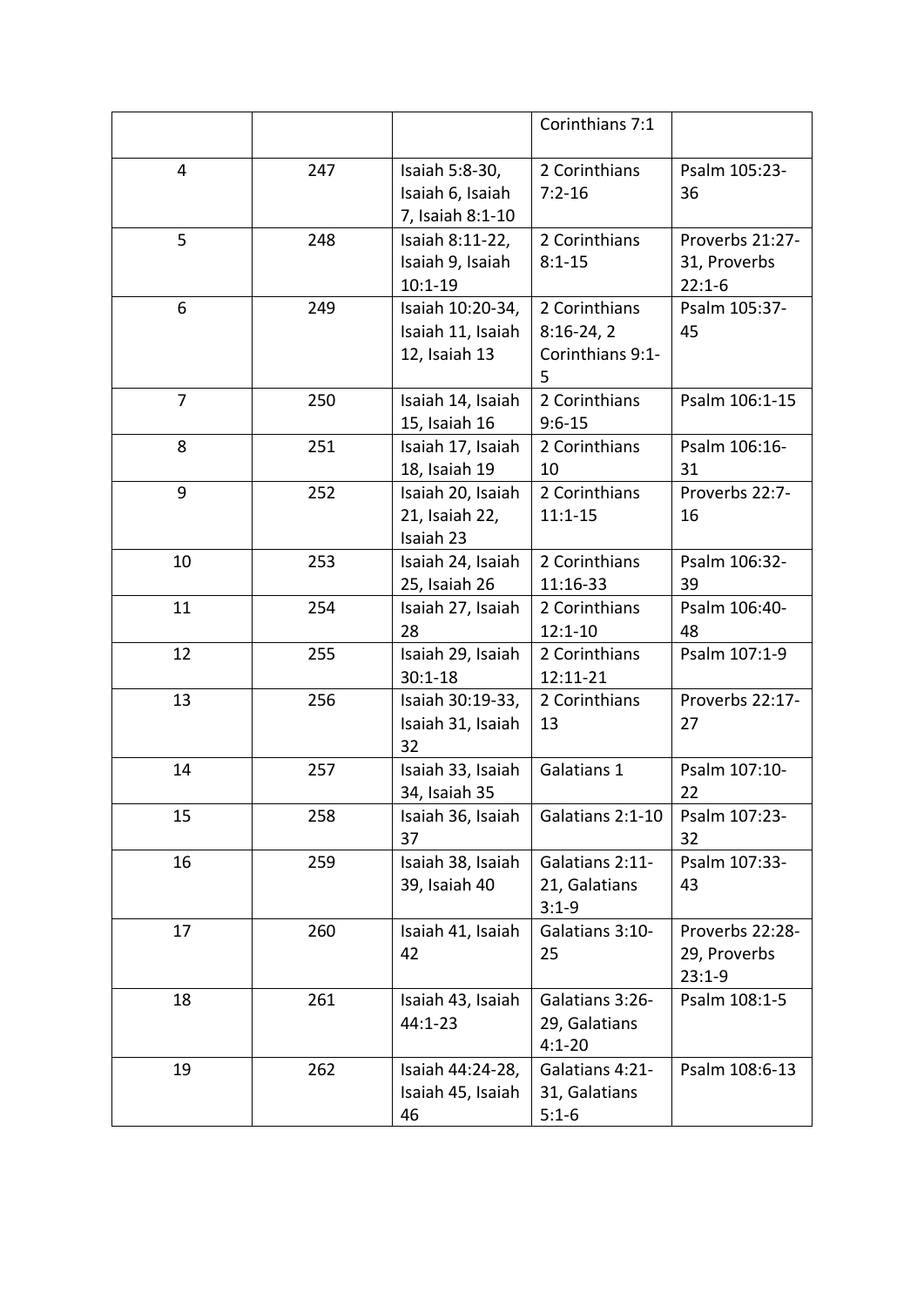| 20             | 263 | Isaiah 47, Isaiah<br>48, Isaiah 49:1-<br>7             | Galatians 5:7-26                                    | Psalm 109:1-20                                |
|----------------|-----|--------------------------------------------------------|-----------------------------------------------------|-----------------------------------------------|
| 21             | 264 | Isaiah 49:8-26,<br>Isaiah 50, Isaiah<br>$51:1 - 16$    | Galatians 6                                         | Proverbs 23:10-<br>18                         |
| 22             | 265 | Isaiah 51:17-23,<br>Isaiah 52, Isaiah<br>53, Isaiah 54 | Ephesians 1                                         | Psalm 109:21-<br>31                           |
| 23             | 266 | Isaiah 55, Isaiah<br>56, Isaiah 57:1-<br>13            | Ephesians 2                                         | Psalm 110:1-7                                 |
| 24             | 267 | Isaiah 57:14-21,<br>Isaiah 58, Isaiah<br>59            | Ephesians 3                                         | Psalm 111:1-10                                |
| 25             | 268 | Isaiah 60, Isaiah<br>61, Isaiah 62                     | Ephesians 4:1-<br>16                                | Proverbs 23:19-<br>28                         |
| 26             | 269 | Isaiah 63, Isaiah<br>64, Isaiah 65:1-<br>16            | Ephesians 4:17-<br>32, Ephesians<br>$5:1 - 7$       | Psalm 112:1-10                                |
| 27             | 270 | Isaiah 65:17-25,<br>Isaiah 66                          | Ephesians 5:8-<br>33                                | Psalm 113:1-9                                 |
| 28             | 271 | Nahum 1,<br>Nahum 2,<br>Nahum                          | Ephesians 6                                         | Psalm 114:1-8                                 |
| 29             | 272 | Zephaniah 1,<br>Zephaniah 2,<br>Zephaniah 3            | Philippians 1:1-<br>26                              | Proverbs 23:29-<br>35, Proverbs<br>$24:1 - 4$ |
| 30             | 273 | Jeremiah 1,<br>Jeremiah 2:1-30                         | Philippians<br>$1:27-30,$<br>Philippians 2:1-<br>11 | Psalm 115:1-11                                |
| <b>October</b> |     |                                                        |                                                     |                                               |
| 1              | 274 | Jeremiah 2:31-<br>47, Jeremiah 3,<br>Jeremiah 4:1-9    | Philippians<br>$2:12-30$                            | Psalm 115:12-<br>18                           |
| $\overline{2}$ | 275 | Jeremiah 4:10-<br>31, Jeremiah 5                       | Philippians 3,<br>Philippians 4:1                   | Psalm 116:1-11                                |
| $\overline{3}$ | 276 | Jeremiah 6,<br>Jeremiah 7:1-29                         | Philippians 4:2-<br>23                              | Proverbs 24:5-<br>14                          |
| $\overline{4}$ | 277 | Jeremiah 7:30-<br>34, Jeremiah 8,<br>Jeremiah 9:1-16   | Colossians 1:1-<br>23                               | Psalm 116:12-<br>19                           |
| 5              | 278 | Jeremiah 9:17-<br>26, Jeremiah                         | Colossians 1:24-<br>29, Colossians<br>$2:1-5$       | Psalm 117:1-2                                 |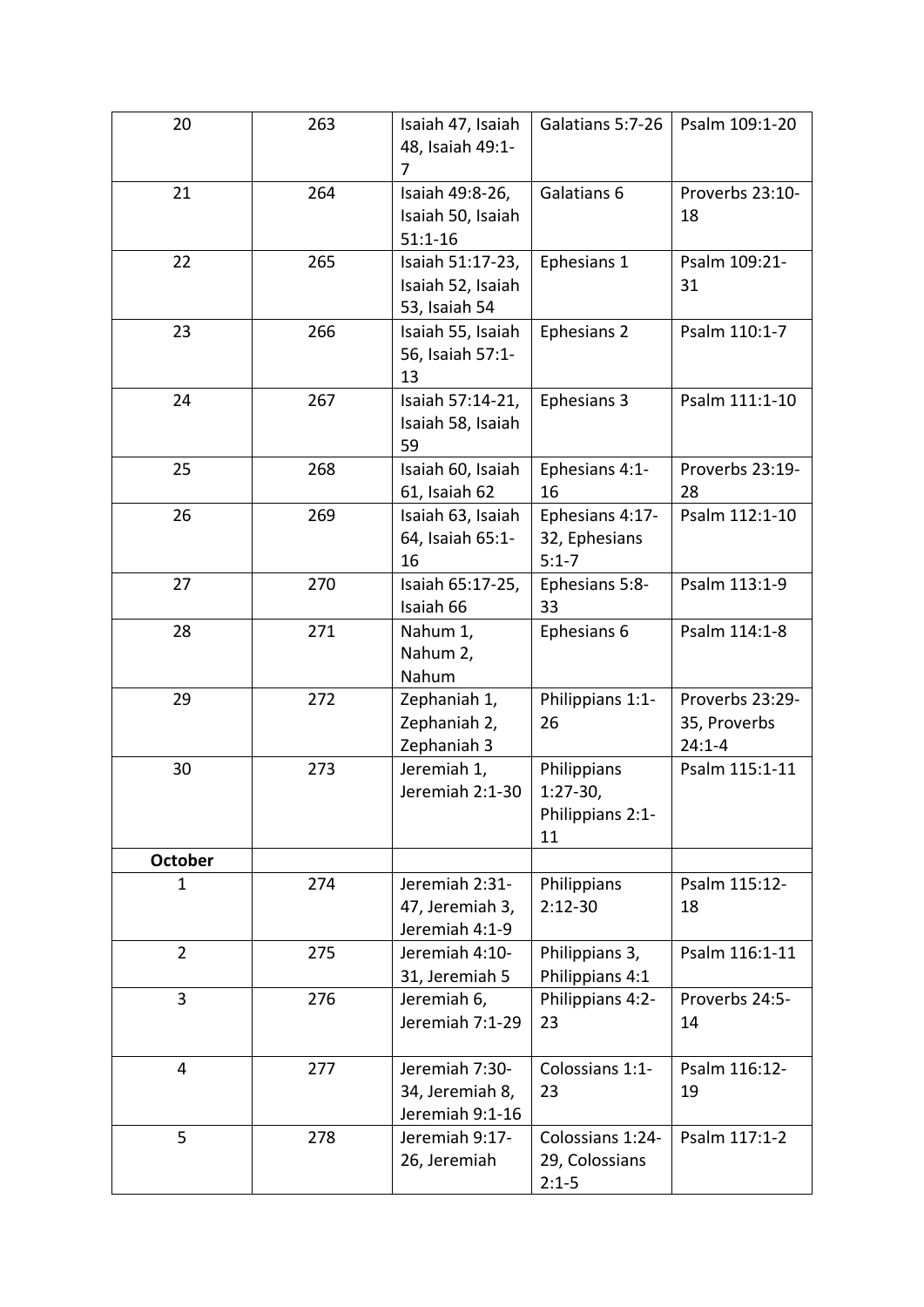|                |     | 10, Jeremiah    |                 |                 |
|----------------|-----|-----------------|-----------------|-----------------|
|                |     | $11:1 - 17$     |                 |                 |
| 6              | 279 | Jeremiah 11:18- | Colossians 2:6- | Psalm 118:1-16  |
|                |     | 23, Jeremiah    | 23              |                 |
|                |     | 12, Jeremiah 13 |                 |                 |
| $\overline{7}$ | 280 | Jeremiah 14,    | Colossians 3,   | Proverbs 24:15- |
|                |     | Jeremiah 15     | Colossians 4:1  | 22              |
| 8              | 281 | Jeremiah 16,    | Colossians 4:2- | Psalm 118:17-   |
|                |     | Jeremiah 17     | 18              | 29              |
| 9              | 282 | Jeremiah 18,    | 1 Thessalonians | Psalm 119:1-8   |
|                |     | Jeremiah 19,    | 1, 1            |                 |
|                |     | Jeremiah 20     | Thessalonians   |                 |
|                |     |                 | $2:1 - 16$      |                 |
| 10             | 283 | Jeremiah 21,    | 1 Thessalonians | Psalm 119:9-16  |
|                |     | Jeremiah 22,    | $2:17-19,1$     |                 |
|                |     | Jeremiah 23:1-8 | Thessalonians 3 |                 |
| 11             | 284 | Jeremiah 23:9-  | 1 Thessalonians | Proverbs 24:23- |
|                |     | 40, Jeremiah    | 4               | 34              |
|                |     | 24, Jeremiah    |                 |                 |
|                |     | $25:1 - 14$     |                 |                 |
| 12             | 285 | Jeremiah 25:15- | 1 Thessalonians | Psalm 119:17-   |
|                |     | 38, Jeremiah 26 | 5               | 24              |
| 13             | 286 | Jeremiah 27,    | 2 Thessalonians | Psalm 119:25-   |
|                |     | Jeremiah 28,    | $\mathbf{1}$    | 32              |
|                |     | Jeremiah 29:1-  |                 |                 |
|                |     | 23              |                 |                 |
| 14             | 287 | Jeremiah 29:24- | 2 Thessalonians | Psalm 119:33-   |
|                |     | 32, Jeremiah    | 2               | 40              |
|                |     | 30, Jeremiah    |                 |                 |
|                |     | $31:1 - 14$     |                 |                 |
| 15             | 288 | Jeremiah 31:15- | 2 Thessalonians | Proverbs 25:1-  |
|                |     | 40, Jeremiah    | 3               | 10              |
|                |     | $32:1 - 25$     |                 |                 |
| 16             | 289 | Jeremiah 32:26- | 1 Timothy 1     | Psalm 119:41-   |
|                |     | 44, Jeremiah    |                 | 48              |
|                |     | 33, Jeremiah 34 |                 |                 |
| 17             | 290 | Jeremiah 35,    | 1 Timothy 2     | Psalm 119:49-   |
|                |     | Jeremiah 36,    |                 | 56              |
|                |     | Jeremiah 37     |                 |                 |
| 18             | 291 | Jeremiah 38,    | 1 Timothy 3     | Psalm 119:57-   |
|                |     | Jeremiah 39,    |                 | 64              |
|                |     | Jeremiah 40:1-6 |                 |                 |
| 19             | 292 | Jeremiah 40:7-  | 1 Timothy 4     | Proverbs 25:11- |
|                |     | 16, Jeremiah    |                 | 20              |
|                |     | 41, Jeremiah 42 |                 |                 |
|                |     |                 |                 |                 |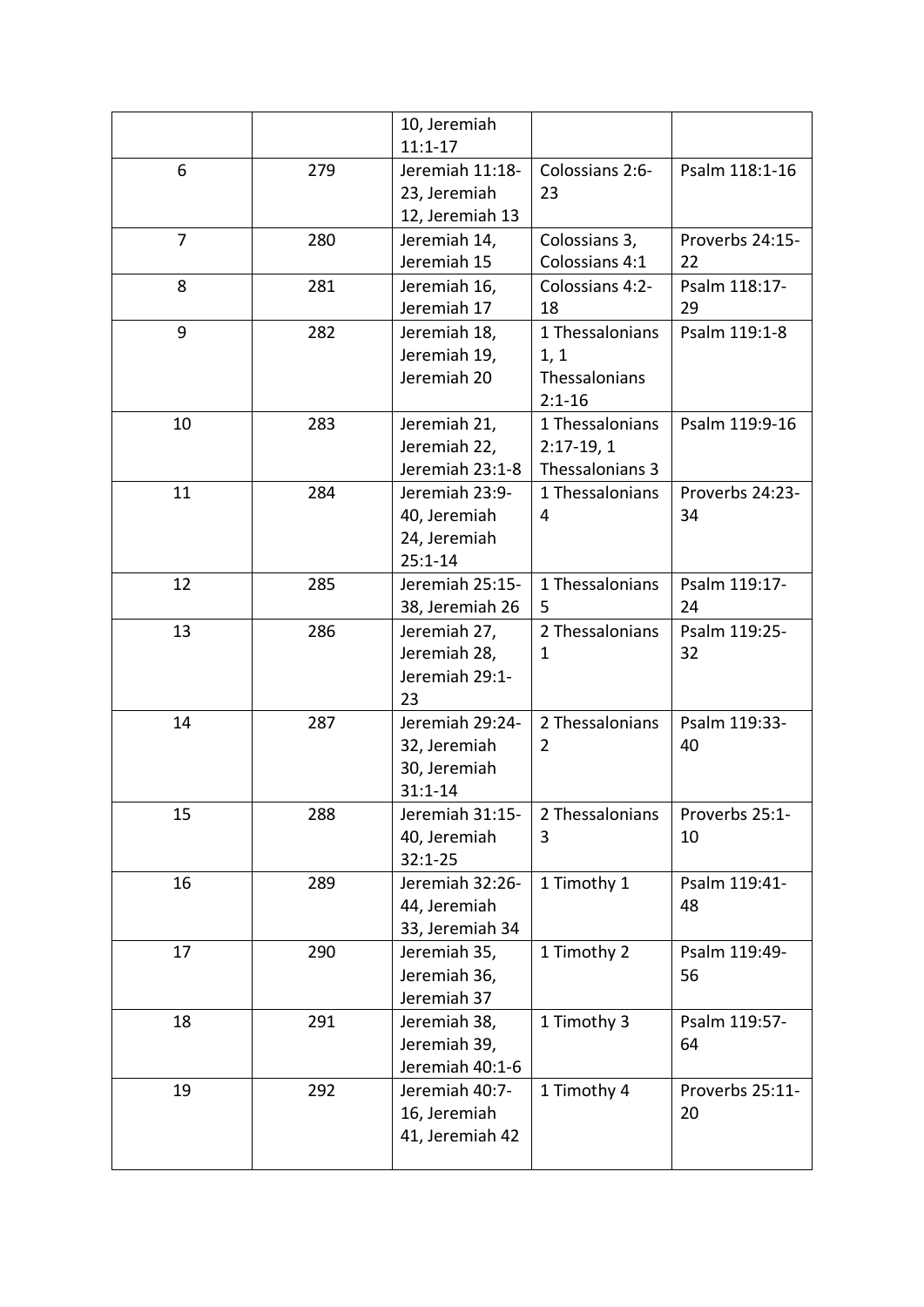| 20              | 293 | Jeremiah 43,<br>Jeremiah 44, | 1 Timothy 5, 1<br>Timothy 6:1-2 | Psalm 119:65-<br>72   |
|-----------------|-----|------------------------------|---------------------------------|-----------------------|
|                 |     | Jeremiah 45                  |                                 |                       |
| 21              | 294 | Jeremiah 46,                 | 1 Timothy 6:3-                  | Psalm 119:73-         |
|                 |     | Jeremiah 47                  | 21                              | 80                    |
| 22              | 295 | Jeremiah 48,                 | 2 Timothy 1                     | Psalm 119:81-         |
|                 |     | Jeremiah 49:1-6              |                                 | 88                    |
| 23              | 296 | Jeremiah 49:7-               | 2 Timothy 2                     | Proverbs 25:21-       |
|                 |     | 39, Jeremiah                 |                                 | 28, Proverbs          |
|                 |     | $50:1 - 10$                  |                                 | $26:1 - 2$            |
| 24              | 297 | Jeremiah 50:11-              | 2 Timothy 3                     | Psalm 119:89-         |
|                 |     | 46, Jeremiah                 |                                 | 96                    |
|                 |     | $51:1 - 14$                  |                                 |                       |
| 25              | 298 | Jeremiah 51:15-              | 2 Timothy 4                     | Psalm 119:97-         |
|                 |     | 64                           |                                 | 104                   |
| 26              | 299 | Jeremiah 52                  | Titus 1                         | Psalm 119:105-<br>112 |
| 27              | 300 | Habakkuk 1,                  | Titus 2                         | Proverbs 26:3-        |
|                 |     | Habakkuk 2,                  |                                 | 12                    |
|                 |     | Habakkuk 3:1-                |                                 |                       |
|                 |     | 19                           |                                 |                       |
| 28              | 301 | Lamentations 1,              | Titus 3                         | Psalm 119:113-        |
|                 |     | Lamentations                 |                                 | 120                   |
|                 |     | $2:1-6$                      |                                 |                       |
| 29              | 302 | Lamentations                 | Philemon 1                      | Psalm 119:121-        |
|                 |     | $2:7-27,$<br>Lamentations    |                                 | 128                   |
|                 |     | $3:1 - 39$                   |                                 |                       |
| 30              | 303 | Lamentations                 | Hebrews 1                       | Psalm 119:129-        |
|                 |     | $3:40-66,$                   |                                 | 136                   |
|                 |     | Lamentations 4,              |                                 |                       |
|                 |     | Lamentations 5               |                                 |                       |
|                 |     |                              |                                 |                       |
| 31              | 304 | Obadiah 1                    | Hebrews 2                       | Proverbs 26:13-       |
|                 |     |                              |                                 | 22                    |
| <b>November</b> |     |                              |                                 |                       |
| $\mathbf{1}$    | 305 | Joel 1, Joel 2:1-            | Hebrews 3                       | Psalm 119:137-        |
|                 |     | 17                           |                                 | 144                   |
| $\overline{2}$  | 306 | Joel 2:18-32,<br>Joel 3      | Hebrews 4:1-13                  | Psalm 119:145-<br>152 |
| 3               | 307 | Ezekiel 1,                   | Hebrews 4:14-                   | Psalm 119:153-        |
|                 |     | Ezekiel 2,                   | 16, Hebrews                     | 160                   |
|                 |     | Ezekiel 3                    | $5:1 - 10$                      |                       |
| $\overline{4}$  | 308 | Ezekiel 4,                   | Hebrews 5:11-                   | Proverbs 26:23-       |
|                 |     | Ezekiel 5,                   | 14, Hebrews                     | 28, Proverbs          |
|                 |     | Ezekiel 6                    | $6:1 - 12$                      | $27:1 - 4$            |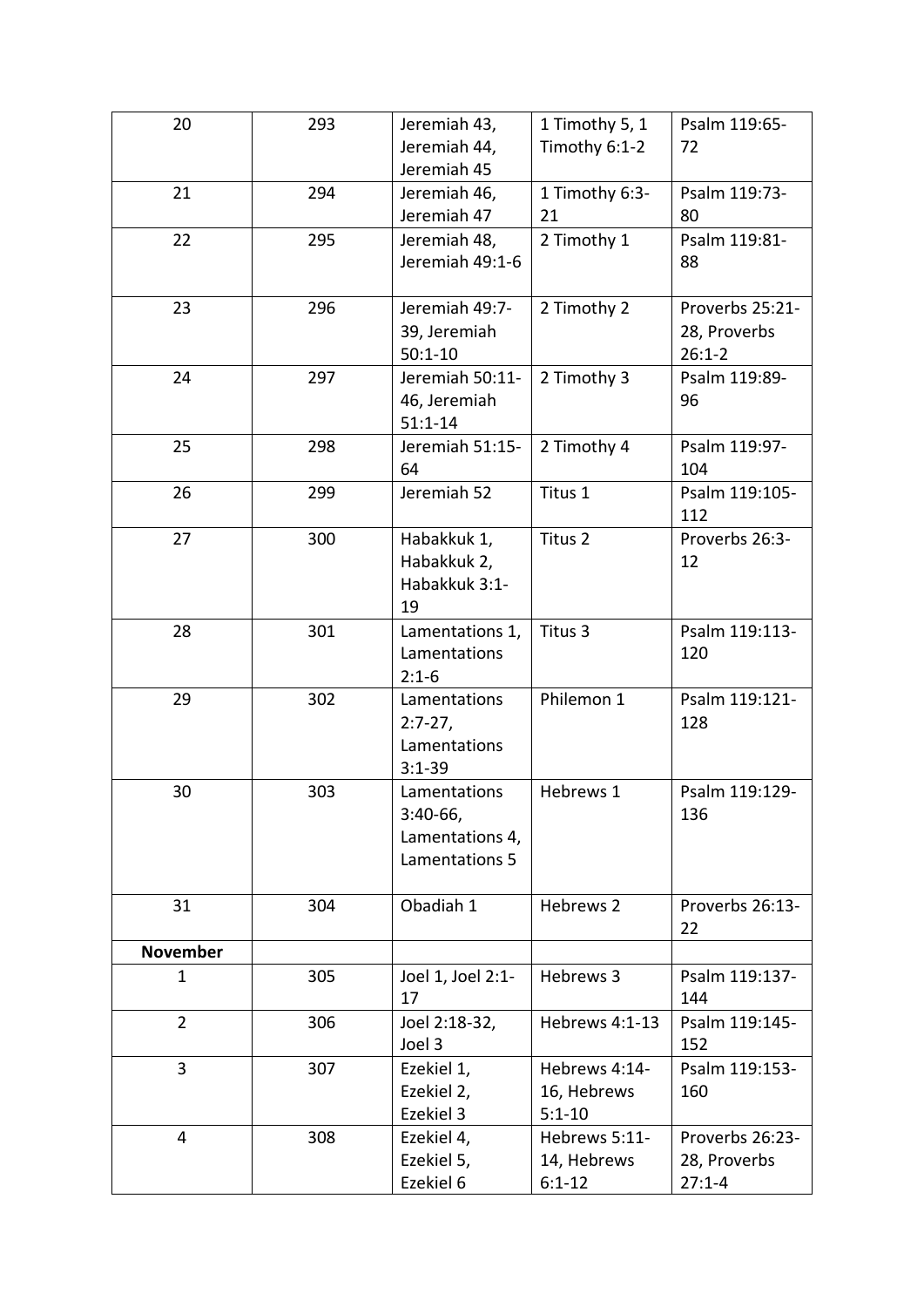| 5              | 309 | Ezekiel 7,            | Hebrews 6:13-  | Psalm 119:161-  |
|----------------|-----|-----------------------|----------------|-----------------|
|                |     | Ezekiel 8,            | 20, Hebrews    | 168             |
|                |     | Ezekiel 9             | $7:1 - 10$     |                 |
| 6              | 310 | Ezekiel 10,           | Hebrews 7:11-  | Psalm 119:169-  |
|                |     | Ezekiel 11,           | 28             | 176             |
|                |     | Ezekiel 12            |                |                 |
| $\overline{7}$ | 311 | Ezekiel 13,           | Hebrews 8      | Psalm 120:1-7   |
|                |     | Ezekiel 14,           |                |                 |
|                |     | Ezekiel 15            |                |                 |
| 8              | 312 | Ezekiel 16            | Hebrews 9:1-15 | Proverbs 27:5-  |
|                |     |                       |                | 14              |
| 9              | 313 | Ezekiel 17,           | Hebrews 9:16-  | Psalm 121:1-8   |
|                |     | Ezekiel 18            | 28             |                 |
| 10             | 314 | Ezekiel 19,           | Hebrews 10:1-  | Psalm 122:1-9   |
|                |     | Ezekiel 20:1-44       | 18             |                 |
| 11             | 315 | Ezekiel 20:45-        | Hebrews 10:19- | Psalm 123:1-4   |
|                |     | 49, Ezekiel 21,       | 39             |                 |
|                |     | Ezekiel 22:1-22       |                |                 |
|                |     |                       |                |                 |
| 12             | 316 | <b>Ezekiel 22:23-</b> | Hebrews 11:1-  | Proverbs 27:15- |
|                |     | 31, Ezekiel 23        | 16             | 22              |
| 13             | 317 | Ezekiel 24,           | Hebrews 11:17- | Psalm 124:1-8   |
|                |     | Ezekiel 25            | 40             |                 |
| 14             | 318 | Ezekiel 26,           | Hebrews 12:1-  | Psalm 125:1-5   |
|                |     | Ezekiel 27            | 13             |                 |
| 15             | 319 | Ezekiel 28,           | Hebrews 12:14- | Psalm 126:1-6   |
|                |     | Ezekiel 29            | 29             |                 |
| 16             | 320 | Ezekiel 30,           | Hebrews 13     | Proverbs 27:23- |
|                |     | Ezekiel 31            |                | 27, Proverbs    |
|                |     |                       |                | $28:1-6$        |
| 17             | 321 | Ezekiel 32,           | James 1        | Psalm 127:1-5   |
|                |     | Ezekiel 33:1-32       |                |                 |
|                |     |                       |                |                 |
| 18             | 322 | Ezekiel 33:21-        | James 2        | Psalm 128:1-6   |
|                |     | 33, Ezekiel 34,       |                |                 |
|                |     | Ezekiel 35            |                |                 |
| 19             | 323 | Ezekiel 36,           | James 3        | Psalm 129:1-8   |
|                |     | Ezekiel 37            |                |                 |
| 20             | 324 | Ezekiel 38,           | James 4        | Proverbs 28:7-  |
|                |     | Ezekiel 39            |                | 17              |
| 21             | 325 | Ezekiel 40            | James 5        | Psalm 130:1-8   |
| 22             | 326 | Ezekiel 41,           | 1 Peter 1, 1   | Psalm 131:1-3   |
|                |     | Ezekiel 42            | Peter 2:1-3    |                 |
| 23             | 327 | Ezekiel 43,           | 1 Peter 2:4-25 | Psalm 132:1-18  |
|                |     | Ezekiel 44            |                |                 |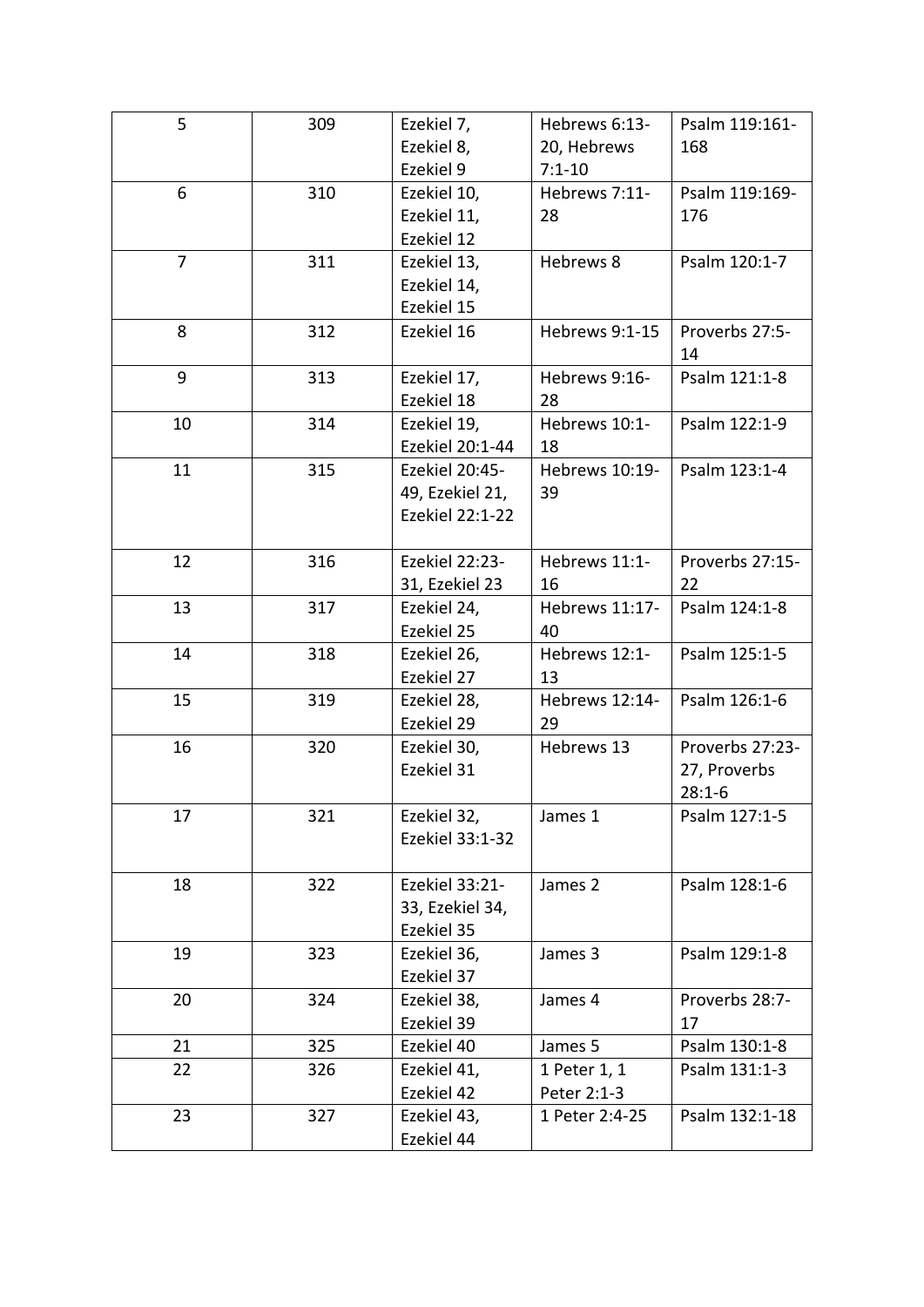| 24              | 328 | Ezekiel 45,                                                 | 1 Peter 3                                        | Proverbs 28:18-       |
|-----------------|-----|-------------------------------------------------------------|--------------------------------------------------|-----------------------|
|                 |     | Ezekiel 46                                                  |                                                  | 28                    |
| 25              | 329 | Ezekiel 47,<br>Ezekiel 48                                   | 1 Peter 4                                        | Psalm 133:1-3         |
| 26              | 330 | Daniel 1, Daniel<br>$2:1 - 23$                              | 1 Peter 5                                        | Psalm 134:1-3         |
| 27              | 331 | Daniel 2:24-49,<br>Daniel 3:1-12                            | 2 Peter 1                                        | Psalm 135:1-12        |
| 28              | 332 | Daniel 3:13-30,<br>Daniel 4:1-18                            | 2 Peter 2                                        | Proverbs 29:1-9       |
| 29              | 333 | Daniel 4:19-37,<br>Daniel 5:1-16                            | 2 Peter 3                                        | Psalm 135:13-<br>21   |
| 30              | 334 | Daniel 5:17-31,<br>Daniel 6:1-28                            | 1 John 1, 1 John<br>$\overline{2}$               | Psalm 136:1-12        |
| <b>December</b> |     |                                                             |                                                  |                       |
| $\mathbf{1}$    | 335 | Daniel 7, Daniel<br>$8:1 - 14$                              | 1 John 2:12-27                                   | Psalm 136:13-<br>26   |
| $\overline{2}$  | 336 | Daniel 8:15-27,<br>Daniel 9:1-19                            | 1 John 2:28-29,<br>1 John 3:1-10                 | Proverbs 29:10-<br>18 |
| 3               | 337 | Daniel 9:20-27,<br>Daniel 10,<br>Daniel 11:1                | 1 John 3:11-24,<br>1 John 4:1-6                  | Psalm 137:1-9         |
| 4               | 338 | Daniel 11:2-35                                              | 1 John 4:7-21                                    | Psalm 138:1-8         |
| 5               | 339 | Daniel 11:36-<br>45, Daniel 12                              | 1 John 5:1-21                                    | Psalm 139:1-10        |
| 6               | 340 | Haggai 1,<br>Haggai 2:1-23                                  | 2 John 1:1-13                                    | Proverbs 29:19-<br>27 |
| 7               | 341 | Zechariah 1,<br>Zechariah 2,<br>Zechariah 3,<br>Zechariah 4 | 3 John 1:1-14                                    | Psalm 139:11-<br>16   |
| 8               | 342 | Zechariah 5,<br>Zechariah 6,<br>Zechariah 7,<br>Zechariah 8 | Jude 1:1-25                                      | Psalm 139:17-<br>24   |
| 9               | 343 | Zechariah 9,<br>Zechariah 10,<br>Zechariah 11               | Revelation 1                                     | Psalm 140:1-5         |
| 10              | 344 | Zechariah 12,<br>Zechariah 13,<br>Zechariah 14              | Revelation 2:1-<br>17                            | Proverbs 30:1-<br>10  |
| 11              | 345 | Esther 1, Esther<br>$2:1 - 18$                              | Revelation<br>$2:18-29,$<br>Revelation 3:1-<br>6 | Psalm 140:6-13        |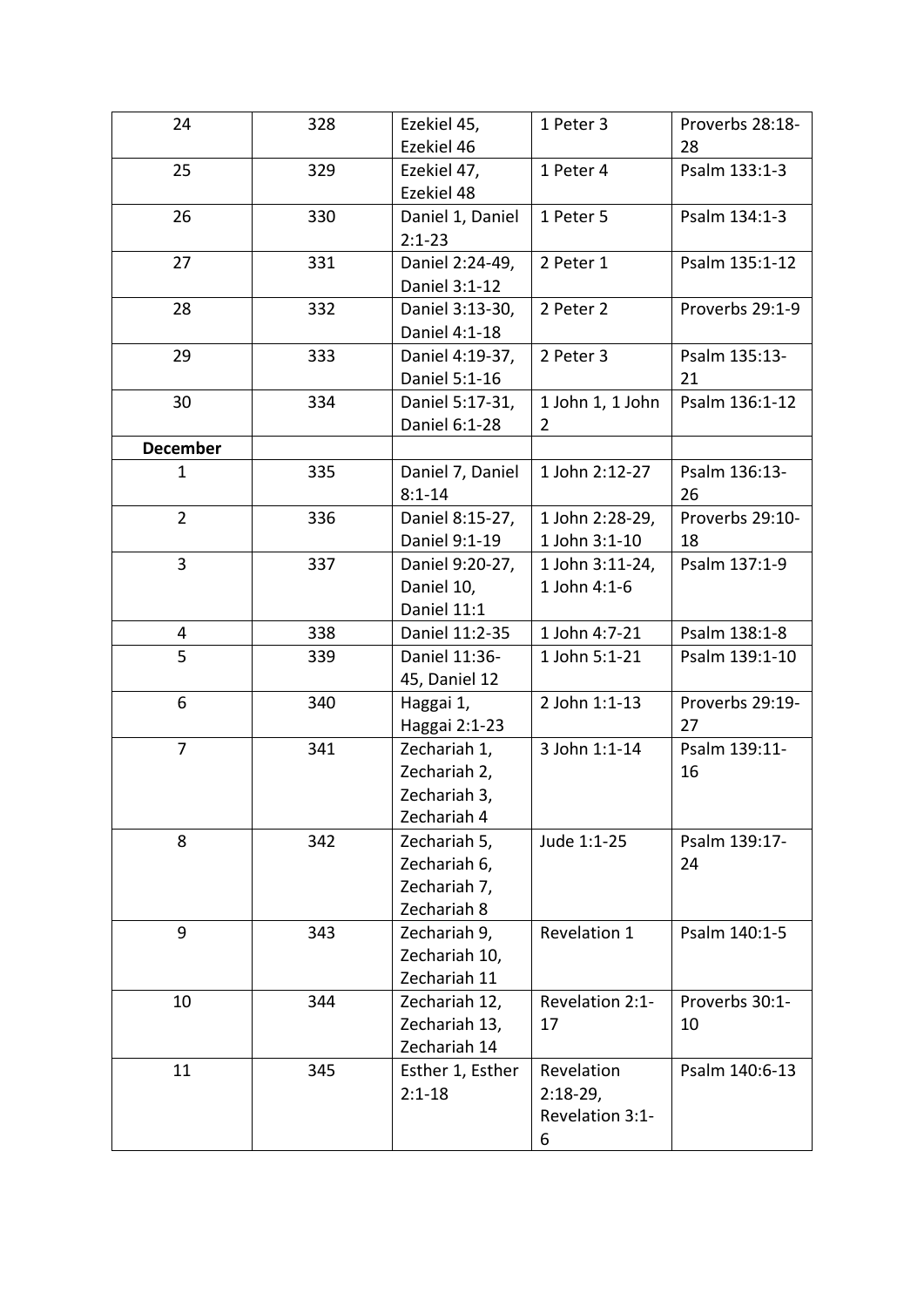| 12 | 346 | Esther 2:19-23,<br>Esther 3, Esther<br>4, Esther 5     | Revelation 3:7-<br>22                                  | Psalm 141:1-10        |
|----|-----|--------------------------------------------------------|--------------------------------------------------------|-----------------------|
| 13 | 347 | Esther 6, Esther<br>7, Esther 8                        | Revelation 4                                           | Psalm 142:1-11        |
| 14 | 348 | Esther 9, Esther<br>10                                 | <b>Revelation 5</b>                                    | Proverbs 30:11-<br>23 |
| 15 | 349 | Malachi 1,<br>Malachi 2:1-16                           | Revelation 6                                           | Psalm 143:1-12        |
| 16 | 350 | Malachi 2:17,<br>Malachi 3,<br>Malachi 4               | Revelation 7                                           | Psalm 144:1-8         |
| 17 | 351 | Ezra 1, Ezra 2:1-<br>67                                | Revelation 8,<br>Revelation 9:1-<br>12                 | Psalm 144:9-15        |
| 18 | 352 | Ezra 2:68-70,<br>Ezra 3, Ezra 4:1-<br>5                | Revelation<br>$9:13-21,$<br>Revelation 10              | Proverbs 30:24-<br>33 |
| 19 | 353 | Ezra 4:6-24,<br>Ezra 5                                 | Revelation 11                                          | Psalm 145:1-7         |
| 20 | 354 | Ezra 6, Ezra 7:1-<br>10                                | Revelation 12,<br>Revelation 13:1                      | Psalm 145:8-13        |
| 21 | 355 | Ezra 8:15-36,<br>Ezra 9:1-15                           | Revelation<br>$14:1 - 13$                              | Proverbs 31:1-9       |
| 22 | 356 | Ezra 10                                                | Revelation<br>14:14-20,<br>Revelation 15               | Psalm 146:1-10        |
| 23 | 357 | Nehemiah 1,<br>Nehemiah 2                              | Revelation 16                                          | Psalm 147:1-11        |
| 24 | 358 | Nehemiah 3,<br>Nehemiah 4                              | Revelation 17                                          | Psalm 147:12-<br>20   |
| 25 | 359 | Nehemiah 5,<br>Nehemiah 6,<br>Nehemiah 7:1-3           | Revelation<br>$18:1 - 17$                              | Proverbs 31:10-<br>20 |
| 26 | 360 | Nehemiah 7:4-<br>73, Nehemiah 8                        | Revelation<br>$18:17-24,$<br>Revelation<br>$19:1 - 10$ | Psalm 148:1-6         |
| 27 | 361 | Nehemiah 9:1-<br>37                                    | Revelation<br>19:11-21                                 | Psalm 148:7-14        |
| 28 | 362 | Nehemiah 9:38,<br>Nehemiah 10,<br>Nehemiah 11:1-<br>21 | <b>Revelation 20</b>                                   | Psalm 149:1-9         |